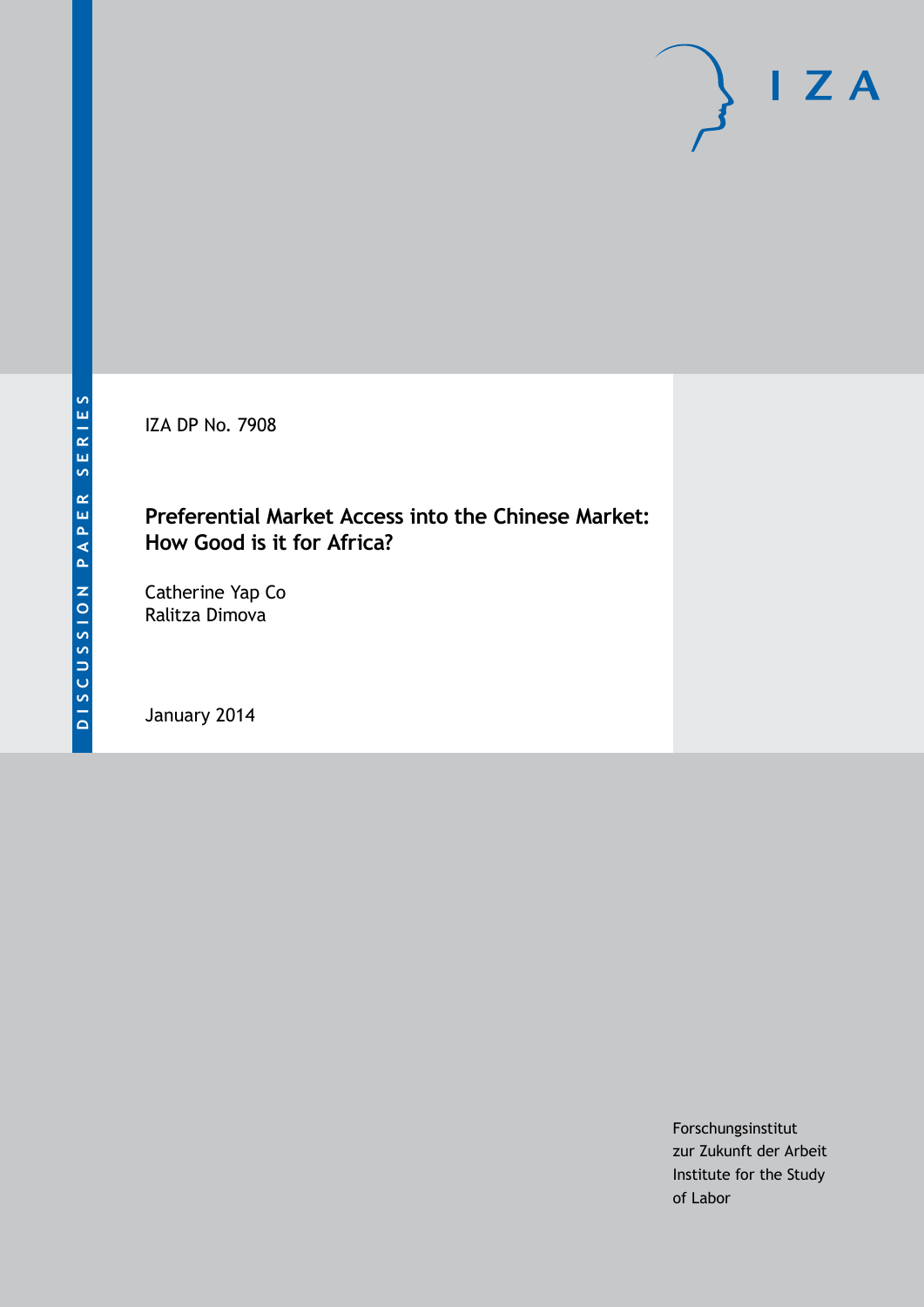# **Preferential Market Access into the Chinese Market: How Good is it for Africa?**

# **Catherine Yap Co**

*University of Nebraska at Omaha*

### **Ralitza Dimova**

*University of Manchester and IZA*

## Discussion Paper No. 7908 January 2014

IZA

P.O. Box 7240 53072 Bonn **Germany** 

Phone: +49-228-3894-0 Fax: +49-228-3894-180 E-mail: [iza@iza.org](mailto:iza@iza.org)

Any opinions expressed here are those of the author(s) and not those of IZA. Research published in this series may include views on policy, but the institute itself takes no institutional policy positions. The IZA research network is committed to the IZA Guiding Principles of Research Integrity.

The Institute for the Study of Labor (IZA) in Bonn is a local and virtual international research center and a place of communication between science, politics and business. IZA is an independent nonprofit organization supported by Deutsche Post Foundation. The center is associated with the University of Bonn and offers a stimulating research environment through its international network, workshops and conferences, data service, project support, research visits and doctoral program. IZA engages in (i) original and internationally competitive research in all fields of labor economics, (ii) development of policy concepts, and (iii) dissemination of research results and concepts to the interested public.

IZA Discussion Papers often represent preliminary work and are circulated to encourage discussion. Citation of such a paper should account for its provisional character. A revised version may be available directly from the author.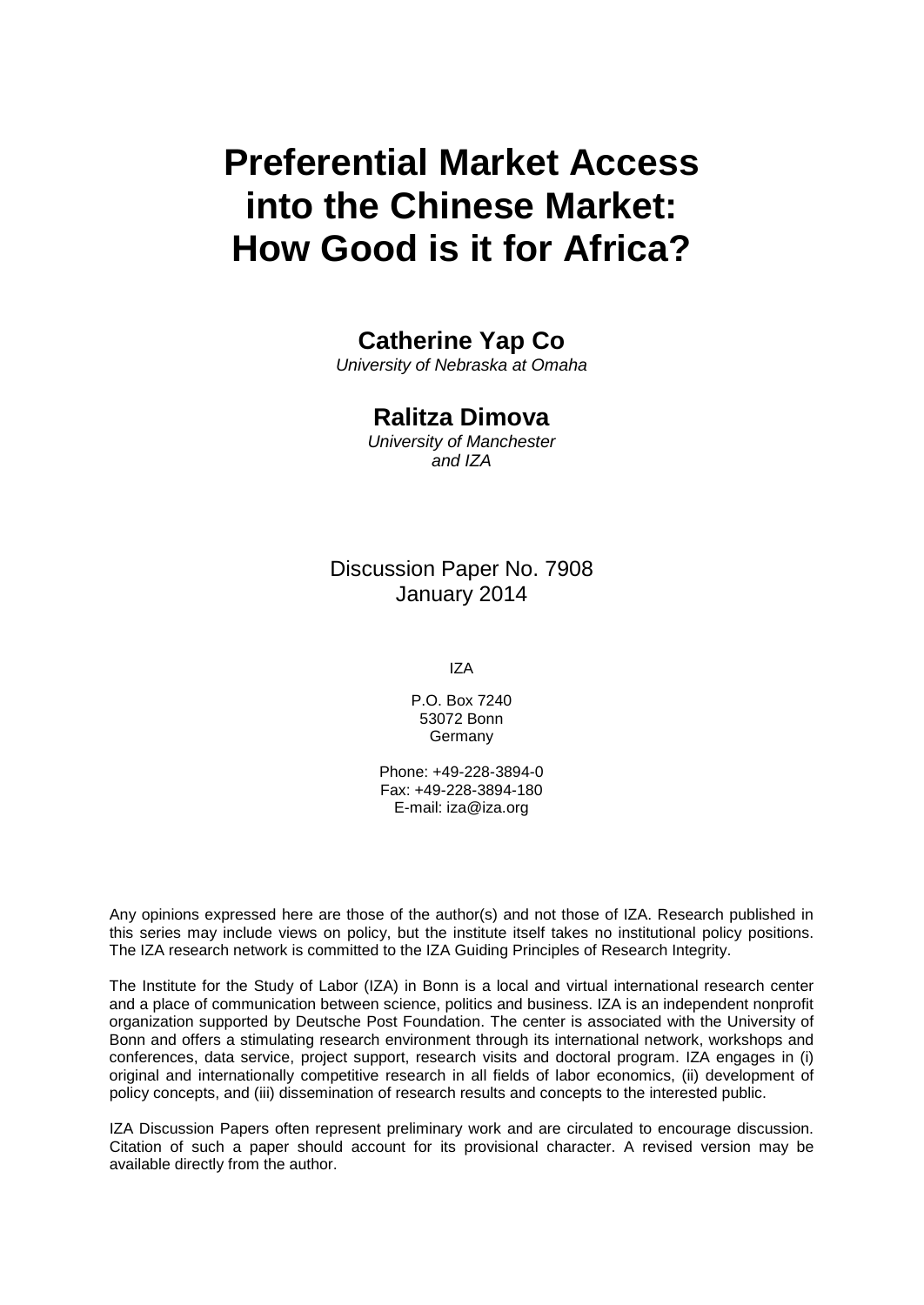IZA Discussion Paper No. 7908 January 2014

# **ABSTRACT**

# **Preferential Market Access into the Chinese Market: How Good is it for Africa?**

In 2005 China provided duty-free access to 190 items from 25 least developed sub-Saharan African (SSA) countries. Three years later duty-free access was extended to 454 items from 31 SSA LDCs. We find no evidence that China's preferential market access program for the least developed sub-Saharan African countries has helped these countries gain competitive edge over other exporters into the Chinese market. While there is evidence of decreased export bundle concentration and movement up the value chain for SSA countries involved in the program, the effect differs significantly across countries.

JEL Classification: F13, F14, O24

Keywords: preferential market access, export diversity and sophistication, triple difference, China, sub-Saharan Africa

Corresponding author:

Catherine Yap Co Department of Economics University of Nebraska at Omaha 6708 Pine Street Omaha, NE 68182 USA E-mail: [cco@unomaha.edu](mailto:cco@unomaha.edu)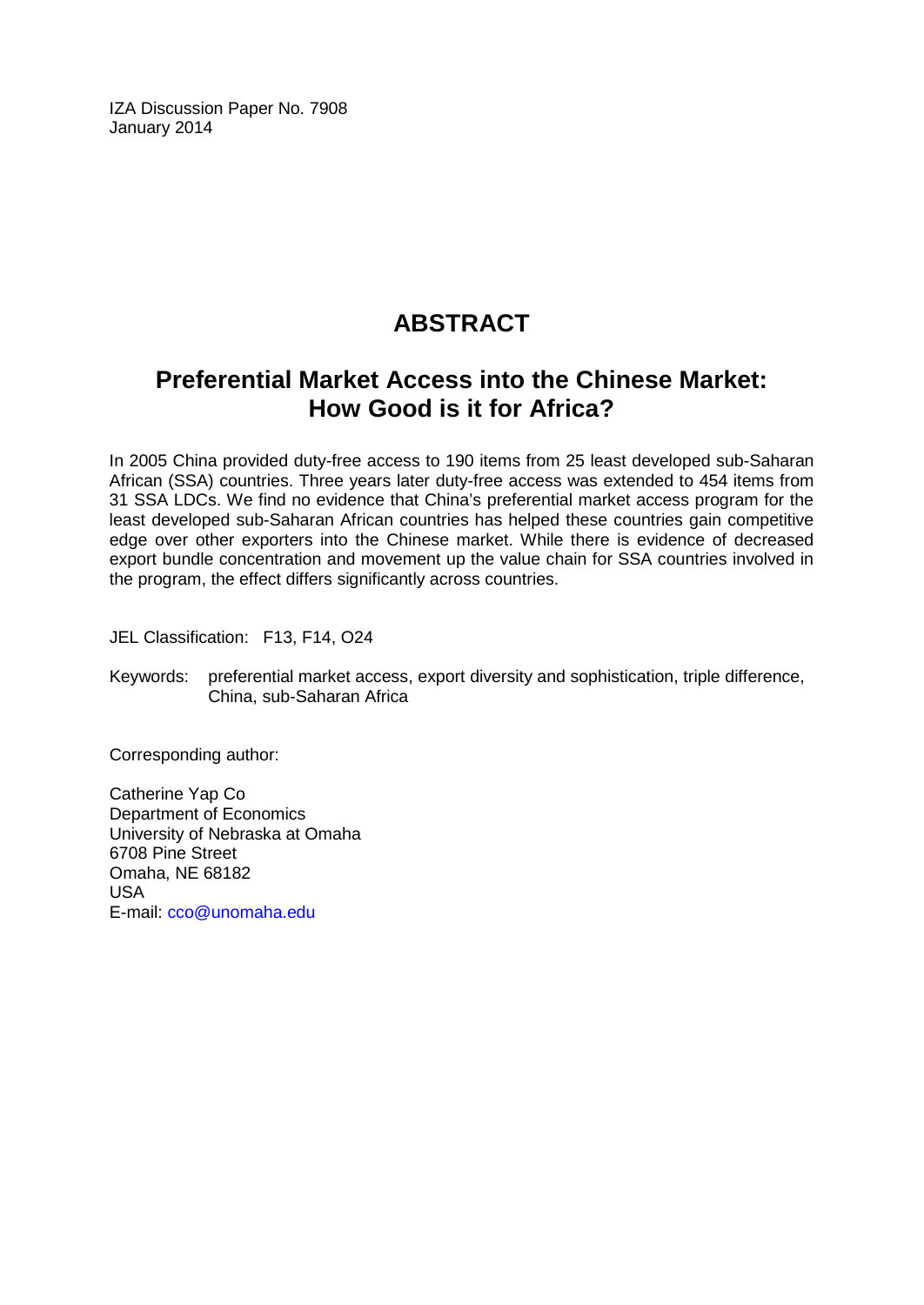#### **I. Introduction**

The post-1960s pattern of globalization changed the competitive dynamics of nations with the center of gravity in manufacturing production and exports shifting in favor of developing countries, and unprecedented economic growth rates in East Asia boosting the credibility of export-oriented industrialization as a winning development strategy. While the growth enhancing potential of reliance on restricted groups of not only primary, but also manufacturing, exports has been brought into question at several levels (Cline, 1982; Hunt and Tybout, 1998), there is little disagreement about the fact that economic survival and competitive edge in a world of increasing segmentation of production and rapidly changing competitive dynamics can only be achieved via continuous technological upgrading and movement of producers up the international value chain (Gereffi, 1999; Hausmann et al., 2007).

Although East Asian manufacturers have been successful in reaping the advantages of industrial production at several different skill levels and even moving towards original brand name manufacturing, Africa has lagged behind in its trade diversification efforts. Through the 1990s, 39 African countries depended for more than half of their export earnings on two primary commodities (Morrissey, 2005). National barriers in the form of poor business environment and infrastructure, on the one hand, and the international trade environment of barriers to trade and tariff escalations, on the other hand, have been cited as the two key culprits for failed diversification and technological upgrading (Collier and Venables, 2007; Morrissey, 2005). The former set of barriers made it difficult for African countries to exploit the advantages of preferential trade arrangements. For example, the absence of complementary domestic reforms reduced the ability of African countries to gain from the Multi Fibre Agreement (MFA), and only a few textile and apparel exporting countries benefited significantly from the preferential market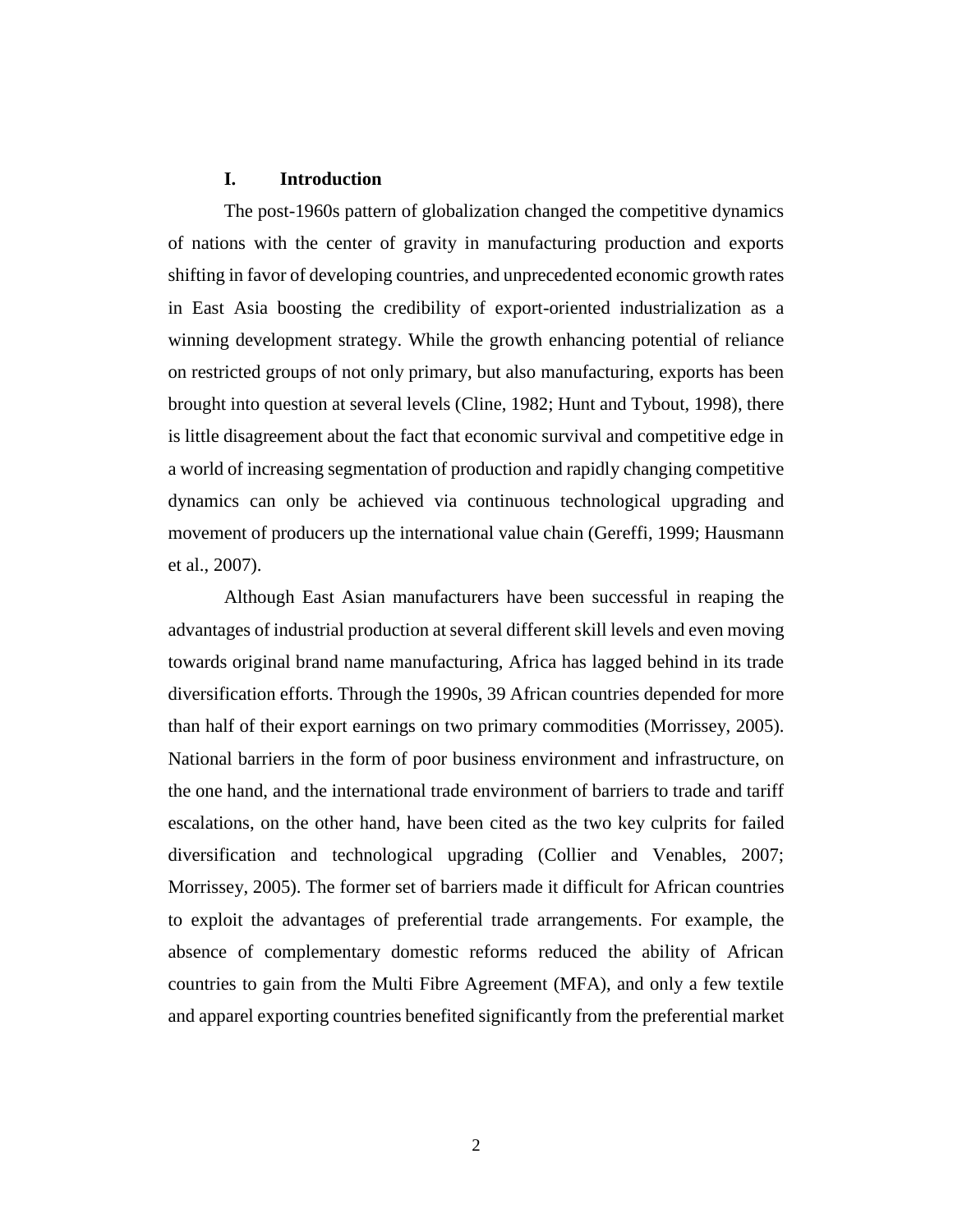provisions of the African Growth Opportunity Act (Collier and Venables, 2007; Morris, 2006).

Given that complex rules of origin tend to constrain the potential of African countries to expand and diversify their exports significantly through access to industrialized countries' markets and in products of potential comparative advantage (for example, garments) they face serious challenges from Southeast Asian producers, African countries are typically encouraged to explore the export diversification and economic growth potential of south-south cooperation. Indeed, south-south cooperation is one of the priority areas of the United Nations' Development Cooperation Forum (DCF). Among the south-south cooperation venues, China's current engagement with Africa has received the largest degree of attention in both the popular and academic press. At the same time, interest has mostly centered on Chinese firms building infrastructure in Africa and China-Africa's trade has largely been ignored.

In 2005 China provided duty-free access for 190 items from 25 least developed sub-Saharan African (SSA) countries. Three years later, duty-free access was extended to 454 items from 31 SSA LDCs. Consistent with the principle of non-interference governing China's foreign engagement and to south-south cooperation's core principle of mutually beneficial exchange, $<sup>1</sup>$  preferential market</sup> access is not conditioned on institutional reform and is extended to all least developed SSA countries with which China has diplomatic relations.<sup>2</sup>

<sup>&</sup>lt;sup>1</sup> Participant countries at the 2010 DCF broadly agree that "South-South cooperation has features that set it apart from North-South cooperation, such as absence of conditionality, horizontal relationships and complementarity between parties as well as cost effectiveness." ECOSOC (2010, p. 7)

 $2$  This distinguishes China's preferential market access program from the African Growth Opportunity Act (AGOA, 2000) which provides duty-free access to US imports of more than 6,400 items from eligible SSA countries until September 30, 2015, but is tied to countries' progress toward a more market-oriented economy, efforts to fight corruption, and other criteria.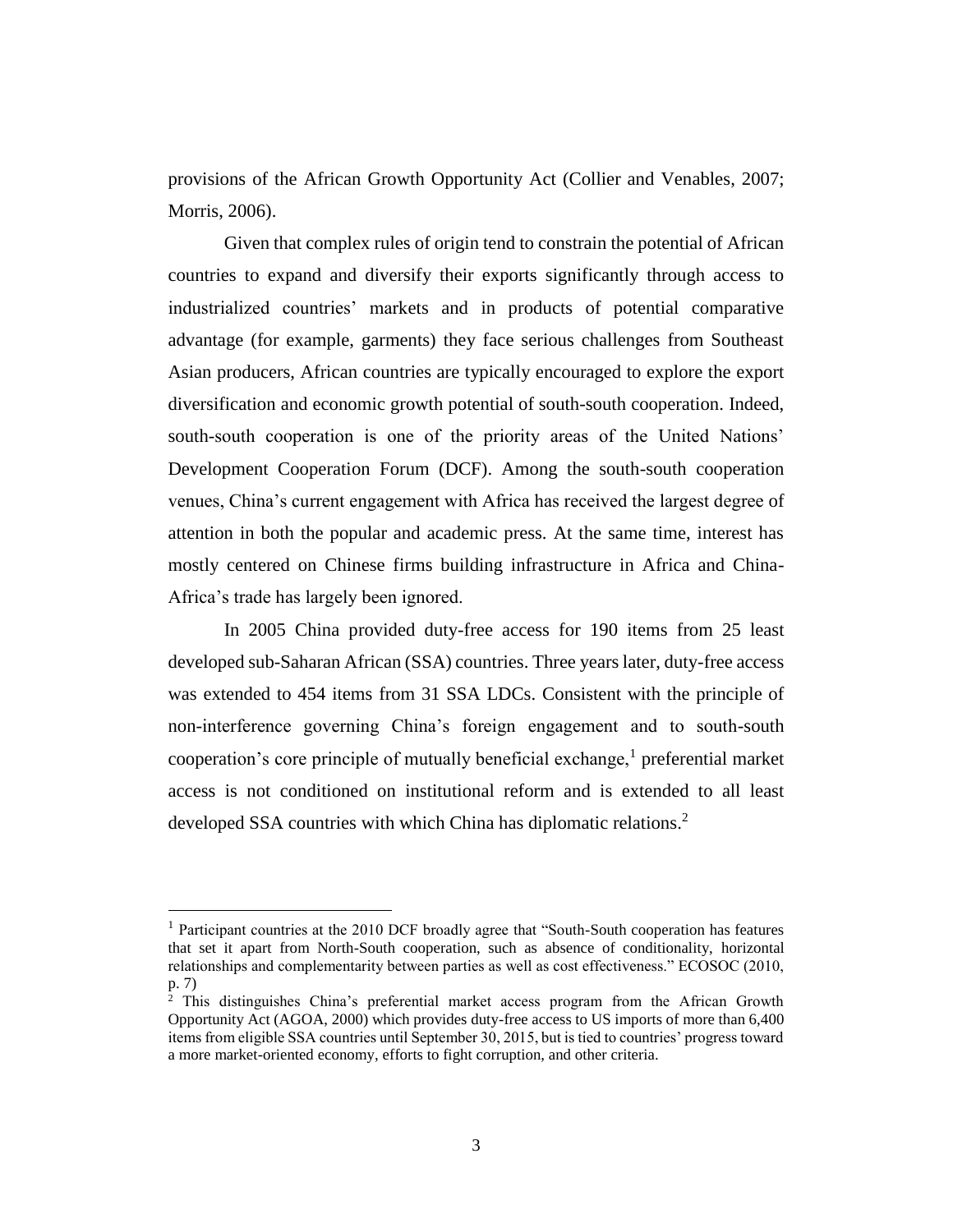The key question we explore is whether preferential access to the Chinese market had significant impact on China's imports from Africa. Because China's preferential market access program is relatively new, this paper is, to the best of our knowledge, the first contribution in this area. More importantly, we move a step forward and address the important issue of whether the preferential trade arrangement with China provides any growth enhancing export diversification opportunities or whether it further entraps SSA countries in a selected number of primary export categories.

It is difficult to provide a clear ex-ante answer to these questions. On the one hand, the complementary export structures of the two sets of countries, with Africa's comparative advantage in primary resources and China's comparative advantage in manufacturing products, gives good grounds for successful trade relations, though ones potentially further entrapping Africa into reliance on primary exports (Jenkins and Edwards, 2006; DFID, 2005). On the other hand, movement of China up the international value chain (Rodrik, 2006), opens new opportunities for export diversification and growth of Africa in a fashion similar to that of the "flying geese phenomenon" in East Asia, whereby technological upgrading of more advanced countries such as Japan and South Korea opened export diversification and technological upgrading opportunities to their Southeast Asian trade and production partners (Yusuf et al., 2003).

The rest of the paper is organized as follows. Section I outlines briefly the history of China's preferential access program and backs it up with descriptive statistics. Section II discusses the empirical methodology. The empirical results and implications of our findings are discussed in Sections III and IV respectively. Section V concludes.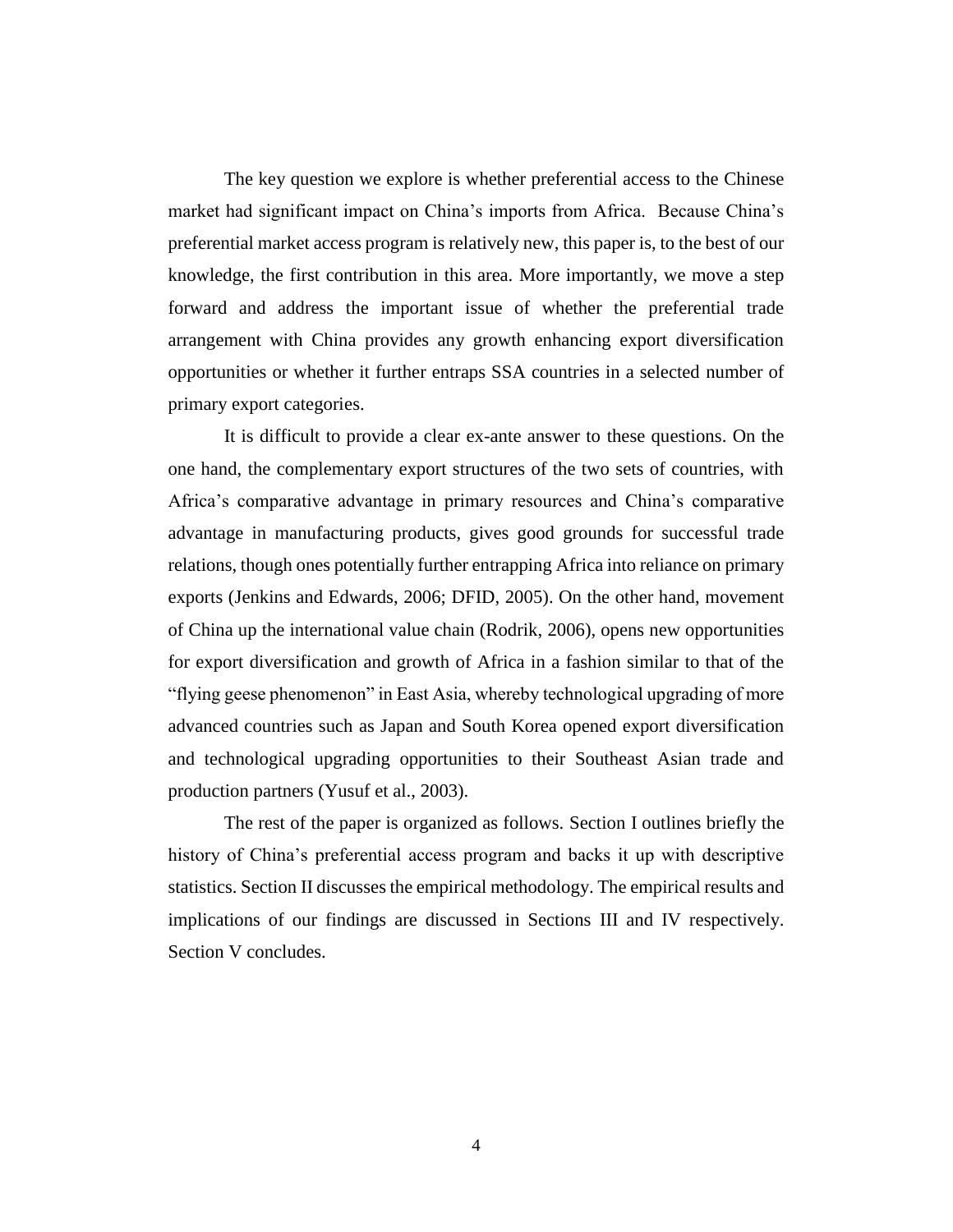# **II. China-Africa Trade Relations: Background, Data, and Descriptive Statistics**

The Forum on China-Africa Cooperation (FOCAC) has been the main venue for collective dialogue between China and the 49 African member states since its founding in 2000. Duty-free access was first promised at the  $2<sup>nd</sup>$  FOCAC Ministerial Conference in 2003, and on January 1, 2005, 190 items from 25 SSA LDCs were allowed to enter China duty-free. $3$  In what follows, we will refer to this as Phase I of the preferential trade arrangement. On July 1, 2007, duty-free treatment was extended to 254 additional items to 26 SSA LDCs. A year later, six additional least developed SSA countries received preferential market access into the Chinese market for all 454 items. Since only a few months separate these two phases, we collapse them into one and refer to this as Phase II below (see Appendix A for details). At the  $4<sup>th</sup>$  Ministerial Conference in 2009, China pledged to provide duty-free access to 95% of least developed SSA countries' exports. By July 1, 2010, duty-free access was granted to more than 4,700 items, covering 60% of the exports of SSA LDCs (see China State Council, 2010).<sup>4</sup> Since this latest phase is only three years old, our analysis of the trade effects of China's preferential market access program ends prior to it.

We use trade data at the six-digit Harmonized System (HS) codes level from the United Nations Commodity Trade Statistics (UN Comtrade) database, collected between 2002 and 2010, thus covering the years prior to and after the implementation of China's preferential market access program. For brevity, the sixdigit HS codes will be referred to as products below. We break the data into three periods: 2002-2004 (pre-program), 2005-2007 (Phase I), and 2008-2010 (Phase II).

<sup>&</sup>lt;sup>3</sup> The number of items is based on eight-digit 2007 Harmonized System codes.

<sup>4</sup> This latest phase is also extended to several Asian LDCs such as Afghanistan, Bangladesh, and Nepal.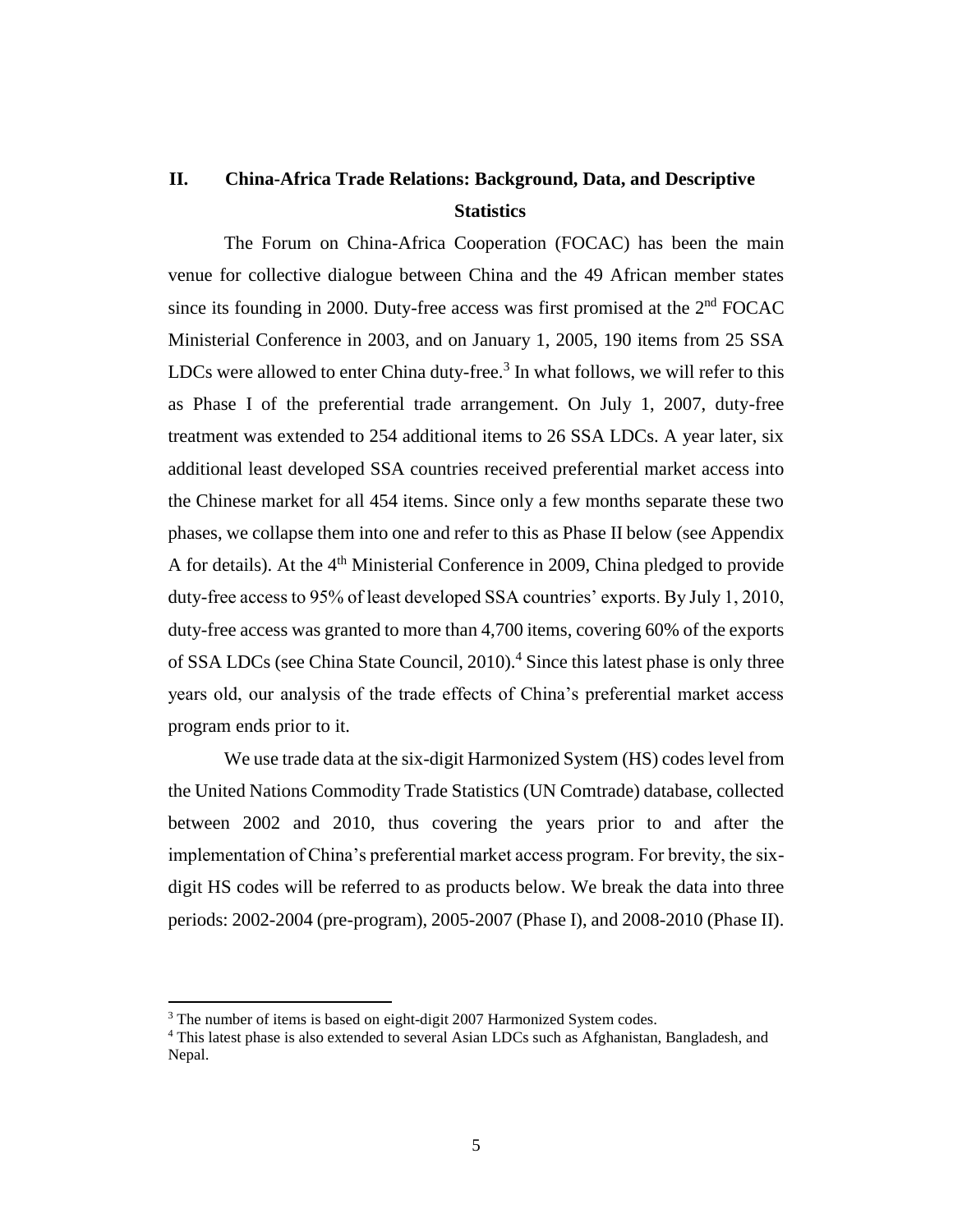HS codes for 2002 are used as this provides more information compared to data reported using 2007 HS codes.<sup>5</sup>

Table 1 highlights the number of products included in Phases I and II of China's preferential market access program. We see that by Phase II, the number of products receiving preferential treatment increased dramatically. While in categories with existing SSA comparative advantage, such as Food and Live Animals and Other Primary Products, the number almost doubled, in Textiles and Apparel, the products receiving preferential market access increased from 36 items in Phase I to 124 items in Phase II. In Other Manufactures, the increase was from 59 items in Phase I to 148 in Phase II, while in Chemicals, Machinery and Transport Equipment, the number approximately tripled from 29 items to 78 items.

#### **Table 1 here**

To put things in perspective, Table 2 highlights the structure of Chinese imports by product groups and groups of countries, differentiated by income. Not surprisingly, Chemicals, Machinery and Transport Equipment dominate China's imports from high income countries, while Other Primary Products dominate China's imports from low income countries, and in particular SSA countries. In 2002-2004 (pre-program period), the average annual share of Other Primary Products in China's imports from the 31 SSA LDCs is 97.9% and goes down to 92.9% in 2008-2010 (Phase II). However, the sheer size and continued dominance of primary products casts some doubts on the ability of SSA countries to reap significant advantages from the preferential trade arrangement, at least in the short run. In what follows, we focus on providing rigorous answers to the research questions posed at the outset.

<sup>&</sup>lt;sup>5</sup> We should note that the items receiving zero-tariff treatment are listed using eight-digit HS codes whereas available trade data are at the six-digit HS level. This might cause some overestimation of the trade effects. Another possible source of overestimation is the conversion of 2007 HS codes into 2002 HS codes when the correspondence is not one-to-one.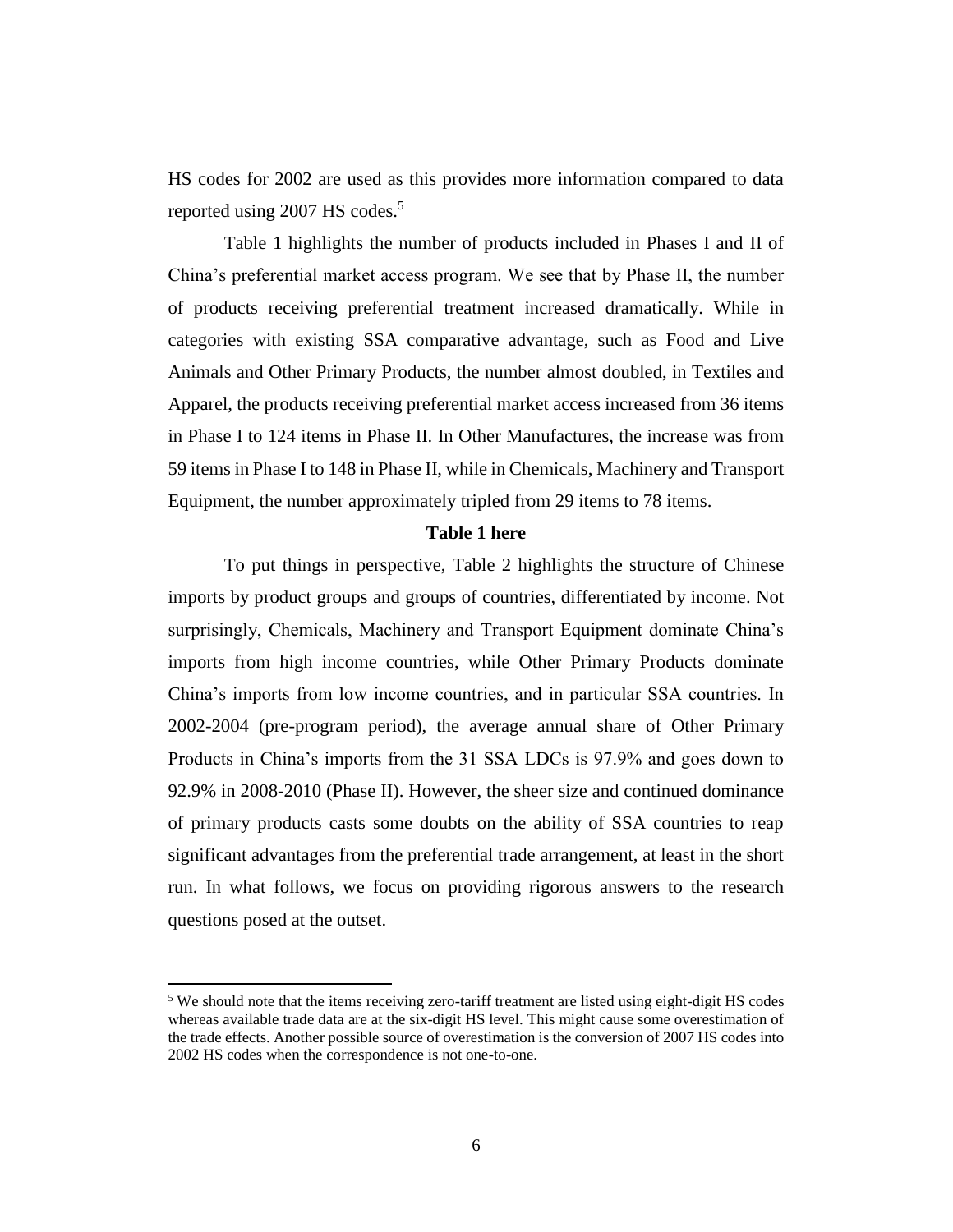#### **Table 2 here**

#### **III. Empirical Methodology**

#### *A. Measuring the Trade Growth Implications of the Preferential Trade*

#### *Arrangement*

One of our main objectives is to explore whether the Chinese preferential trade arrangement had significant impact on the amount of Chinese imports from the SSA countries, involved in the program. Note that the impact of the program varies along three different dimensions: (i) between time periods (before and after program implementation), (ii) across products (those included and those not included on the preference list), and (iii) across countries (those given and those not given preferential treatment). To avoid biases in the estimation of the trade effects, for example an increase in Chinese imports of products included in the preference list from SSA countries for reasons other than the implementation of preferential trade arrangement, the core of our empirical analysis involves performing triple difference estimation a la Frazer and Van Biesebroeck (2010). Following Frazer and Van Biesebroeck (2010), we estimate equation (1) below:

$$
lnIMP_{cpt} = \beta_1 (i.country1_c * i. product1_p * i. prd1_t)
$$

$$
\beta_2 (i.country2_c * i.product2_p * i.prd2_t) +
$$
  
country/product<sub>cp</sub> + product/year<sub>pt</sub> + country/year<sub>ct</sub> +  $\varepsilon_{cpt}$ , (1)

where *lnIMPcpt* is the natural log of China's imports from country *c* of product *p* at period  $t$ <sup>, 6</sup> *i.country1* (*i.country2*) = 1, if country *c* receives preferential market access from China in the first (second) phase; *i.product1 (i.product2*) = 1, if product *p* is included in the preference list in the first (second) phase; *i.prd1* = 1 for 2005-

<sup>6</sup> Throughout, we follow common practice of using a country's imports rather than partners' exports to the country as import data are generally more reliable. In our exposition, we also refer to Chinese imports from SSA countries as SSA exports to China.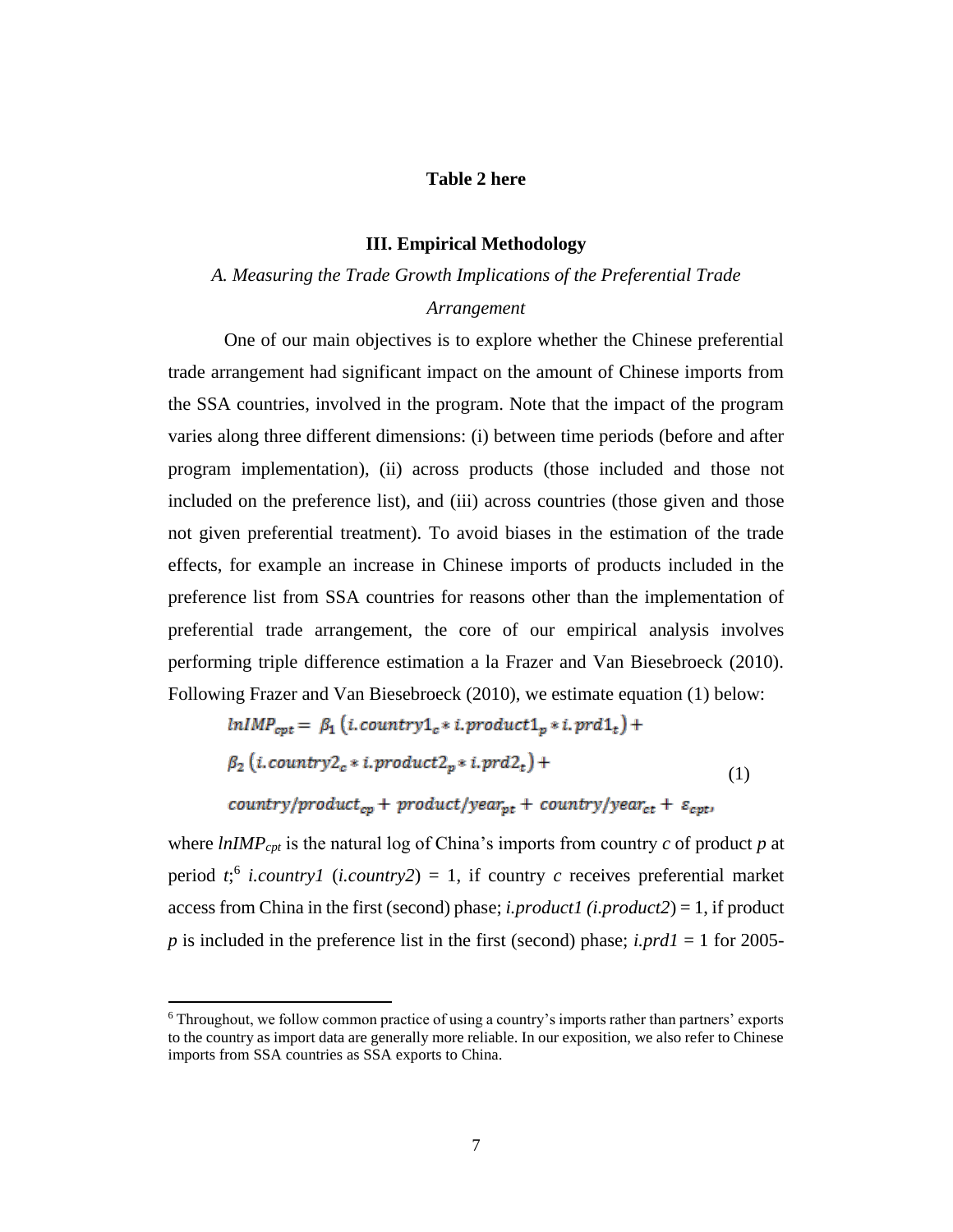2007, and  $i$ *prd2* = *1* for 2008-2010. The coefficients of the triple interaction terms (*i.country\*i.product\*i.prd*) give the unbiased trade effects of the two phases of China's preferential market access program for the least developed preferenceeligible SSA countries, after accounting for the possibility of non-random selection of both countries and products in the preferential list. The last three terms in equation (1) are a series of interactive fixed effects (country-product, product-year, and country-year) which Frazer and Van Biesebroeck (2010) argue replace doubleinteraction terms (e.g., *i.country1*\**i.product1*) and uninteracted variables (e.g., *i.country1*).<sup>7</sup> These interactive fixed effects allow for heterogeneity in the base level of Chinese imports. For example, the country-product interactive fixed effects account for heterogeneity in Chinese imports of any product from any country.

Note that the coefficients of the interactive fixed effects are not actually estimated (as they number in the millions). Instead, following Frazer and Van Biesebroeck (2010) we sequentially de-mean the variables in equation (1) along two dimensions, first along the country-product dimension, then by the producttime dimension and finally by the country-time dimension. The interactive fixed effects drop out of equation (1) after this sequential de-meaning process and, equation (2) below is the model estimated:

$$
lnIMP_{cpt}^* = \beta_0^* + \beta_1^* (i.country1_c * i.product1_p * i.prd1_t)^*
$$
  
+ 
$$
\beta_2^* (i.country2_c * i.product2_p * i.prd2_t)^* + \varepsilon_{cpt}^*,
$$
 (2)

l

 $^7$  Equation (1) involves triple differencing (double treatment model) which is an extension of the difference-in-difference (single treatment) model. In the current context, difference-in-difference (double differencing) will be appropriate if analysis is limited to only countries receiving preferential market access and differencing is done along the product-period dimension. Products receiving preferential treatment are in the treatment group and products not receiving preferential treatment are in the control group. Alternatively, if analysis is limited to only products receiving preferential treatment, differencing occurs in the country-period dimension. Countries receiving preferential treatment are in the treatment group and countries not receiving preferential treatment are in the control group.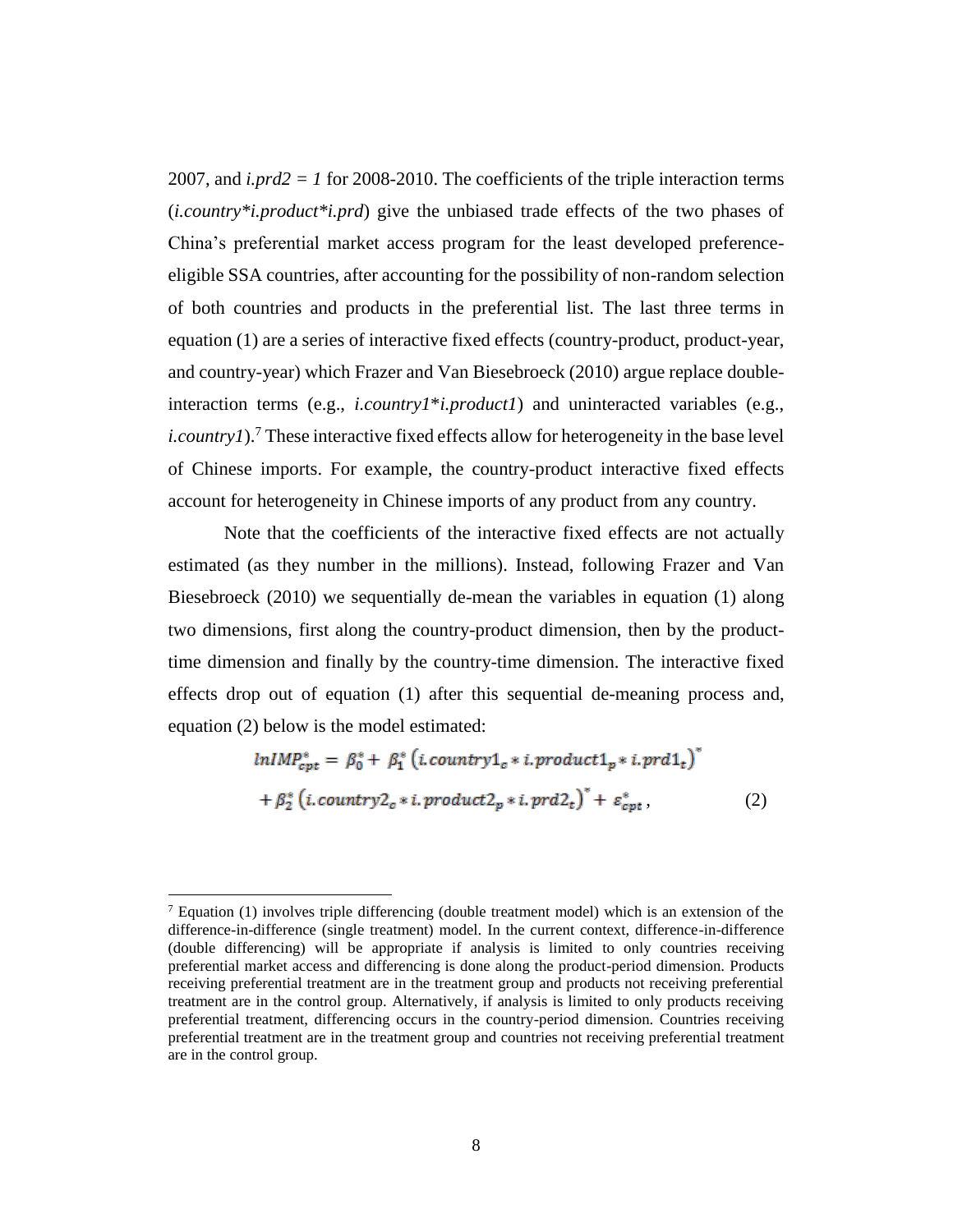where asterisks indicate de-meaned variables and their corresponding coefficients. The coefficient of the de-meaned triple interaction terms is positive if the preferential market access program is successful in increasing Chinese imports of preference-eligible product *p* from a preference-eligible country *c* when the preference program is in effect in period *t.* 

It is important to note that zeroes are retained in all the estimations as "observed zeros contain valuable information which should be exploited" (Felbermayr and Kohler, 2006, p. 644). Following common practice (see e.g. Felbermayr and Kohler, 2006; Eichengreen and Irwin, 1995), import data are adjusted by \$1; thus, when the natural logarithm of these adjusted trade values are obtained, zero values are retained in the estimations. We have a balanced panel of 193 countries and 5,215 products, for nine years (2002-2010).

#### *B. Export Diversification and Moving up the Value Chain*

We follow the same methodological route to answer the question of whether trade between China and sub-Saharan Africa, after the preferential trade arrangement, improves the export sophistication and diversification potential of the African partners or whether it further entraps them into primary resource-based production and exports. Given that variation in this case is only along the country and period dimensions, we only include the interaction terms between *i.country* and *i.prd* in the following fixed effects model:

$$
lnEXPY_{ct} = \alpha_c + \theta_1(i.country1_c * i.pdf_t) + \theta_2(i.country2_c * i.pdf_t) +
$$
  

$$
\kappa' Z + \mu' PDUM + v_{ct}
$$
 (3)

where *EXPYct* is the export sophistication index, which has now become stylized in the literature (Rodrik, 2006; Hausmann, et al.,2007 and Xu, 2010). <sup>8</sup> The matrix *Z*

<sup>&</sup>lt;sup>8</sup> For any given period *t*,  $EXPY_{ct}$  is defined as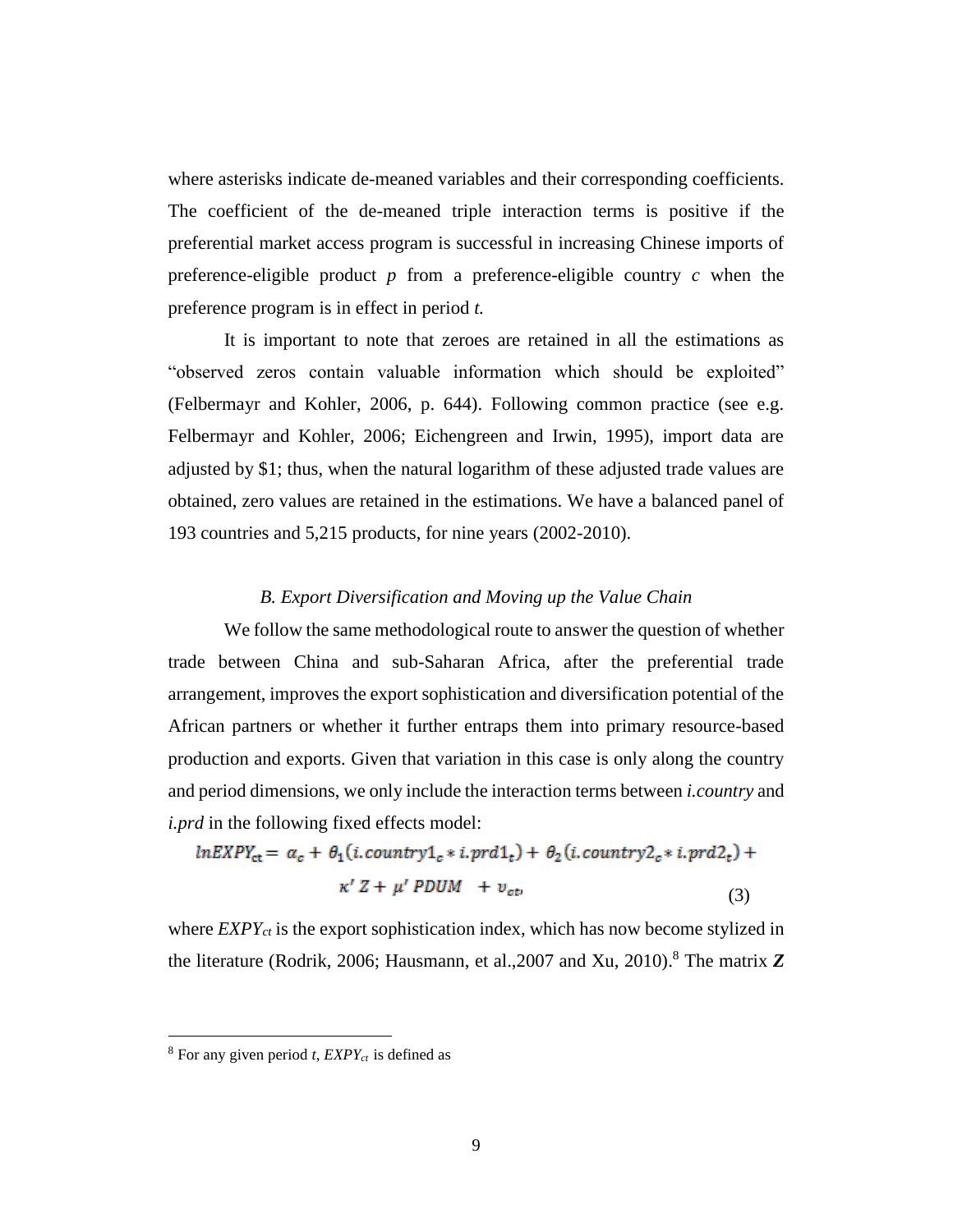includes countries' real per capita GDP, population (proxy for country size), and rule of law while **PDUM** includes a set of period indicators.<sup>9</sup> The inclusion of controls over and above the interaction terms between *i.country* and *i.prd* is consistent with Hausmann et al (2007). We use the same model to study the product concentration (*HHIct*) of countries' export bundle. 10

# **IV. TRADE GROWTH IMPLICATIONS OF THE PREFERENTIAL TRADE ARRANGEMENT**

#### *A. Empirical Results*

We start our empirical analysis by first looking at the trade growth implications of the preferential trade arrangement. The estimates of equation (2)

$$
EXPY_{ct} = \sum\nolimits_{p \in P_t} s_{pct} \, PROD_{pt}
$$

l

where  $s_{\text{pct}}$  is the share of product p in country *c*'s exports,  $P_t$  is the set of all products exported by country  $c$ , and *PROD*<sub>*pt*</sub> measures the sophistication of product  $p$  in period  $t$ . A product's sophistication is weighted by the income of all countries exporting the good to China and is calculated as:

$$
PROD_{pt} = \sum_{i \in C_{pt}} \frac{S_{pit}}{\sum_{k \in C_{pt}} S_{pkt}} PCY_{it}
$$

where  $C_{pt}$  is the set of all countries that export product  $p$  and  $PCY_{it}$  is the real per capita income of country *i* in period *t*. The key idea behind the *EXPYct* index is that higher income countries export more sophisticated products. Thus, an increase in  $EXPY_{ct}$  over time indicates increasing sophistication in country *c*'s exports to China.

<sup>9</sup> To include a full set of period dummies, only countries with complete data for all nine years (2002- 2010) are considered. This provides a sample of 156 countries with 25 (out 31) preference-eligible countries. Real GDP per capita and population are from The World Bank Development Indicators database while rule of law is from The World Bank's Worldwide Governance Indicators, 2013 Update.

<sup>10</sup> Once again, we use the stylized index of exporter product concentration index  $(HHI<sub>ct</sub>)$ :

$$
HHI_{ct} = \sum\nolimits_{p=1}^{m} {\left( \frac{IMP_{cpt}}{IMP_{ct}} \right)}^2
$$

where *IMP*<sub>ct</sub> is China's total imports from country *c* in period *t* and *IMP*<sub>cpt</sub> is China's import of product *p* from country *c* in period *t*.  $HHI_{ct}$  falls between 0 and 1, with 1 indicating that all imports from country *c* in period *t* is in one product.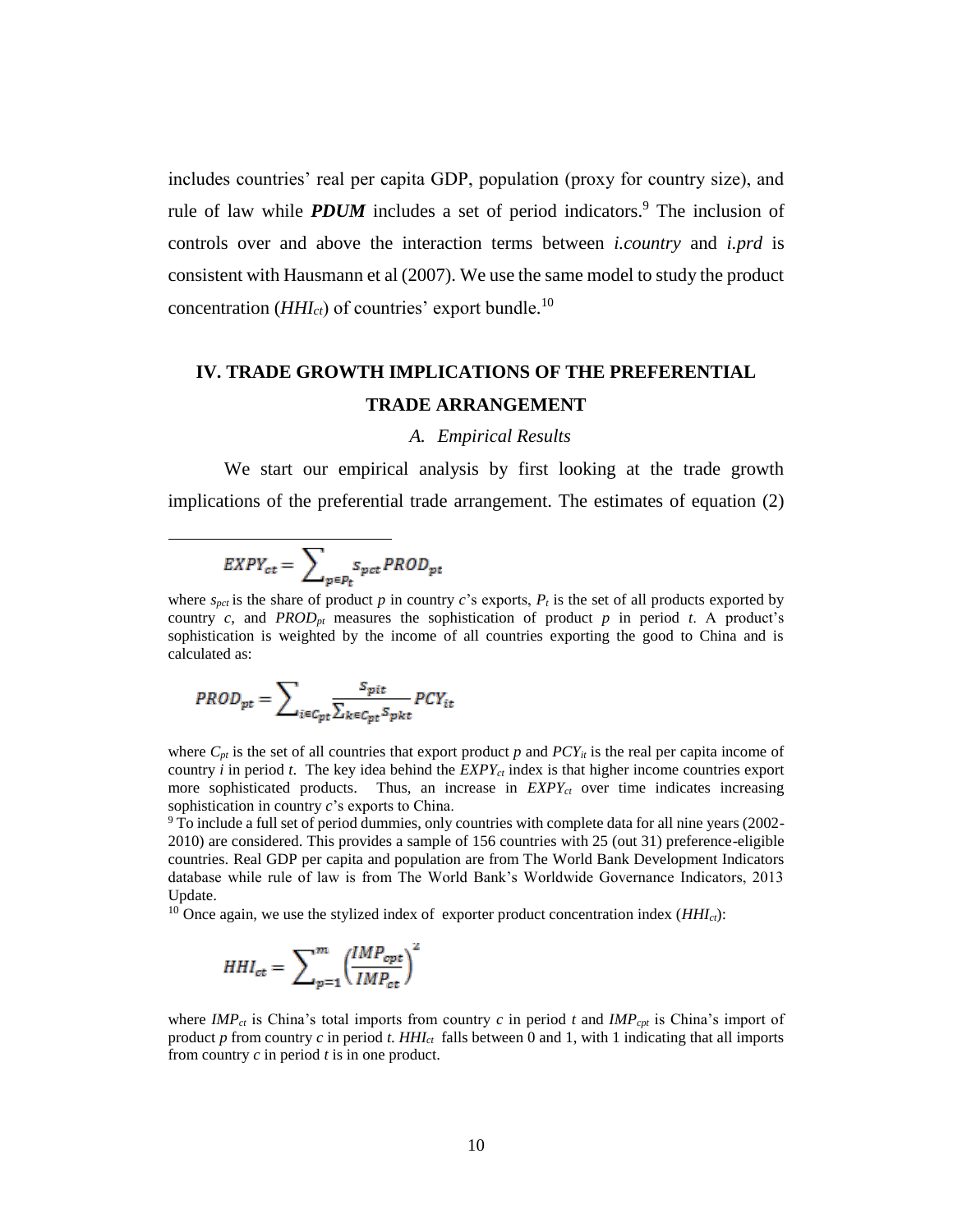are reported in Table 3. The first two rows of Table 3 contain the estimated triple interaction terms for Phases I and II of China's preferential market access program for SSA LDCs with estimations performed for the sample as a whole (column (1)) as well as for the samples of middle and low income (column (2)) and low income countries (column (3)). Both coefficient estimates are negative and statistically significant with p-values < 0.01 regardless of whether the control group consists of all countries, middle and low income countries, or only low income countries. The coefficient estimates are larger in magnitude when the control group consists of middle and low income countries than low income countries alone, possibly indicating that preference-eligible SSA countries find it more difficult to compete with middle income than low income countries.

#### **Table 3 here**

The results above mask potential differences across product groups; thus, we repeat the exercise by replacing the triple interaction terms in equation (2) with five sets of triple interaction terms, one for each product group.<sup>11</sup> The coefficient estimates, which are also highlighted in Table 3, show heterogeneity in the trade effects across both product and control groups.<sup>12</sup>

Consider the estimates for the full sample, column (1). We see that for both phases of the program, the triple interaction coefficients are negative in the case of

<sup>&</sup>lt;sup>11</sup> We create five product groups based on the Standard International Trade Classification (SITC) and HS classification schemes: Food and Live Animals; Other Primary Products; Textile and Apparel; Chemicals, Machinery and Transport Equipment; and Other Manufactures. Food and live animals (SITC=0); Other Primary Products includes beverages and tobacco (SITC=1), crude materials, inedible, except fuels (SITC=2), mineral fuels, lubricants and related materials (SITC=3), animal and vegetable oils, fats and waxes (SITC=4); Textile and Apparel includes textiles (SITC=6 and items belonging in HS's Chapters 50-63) and apparel (SITC=8 and items belonging in HS's Chapters 50-63); Chemicals, Machinery, and Transport Equipment includes chemicals and related products (SITC=5) and machinery and transport equipment (SITC=7); Other Manufactures includes manufactured goods classified chiefly by material (SITC=6) and miscellaneous manufactured articles (SITC= 8 but not in HS's Chapters 50-63).

 $12$  We also estimate a linear probability version of equation (2) and obtain qualitatively similar results. These are available upon request.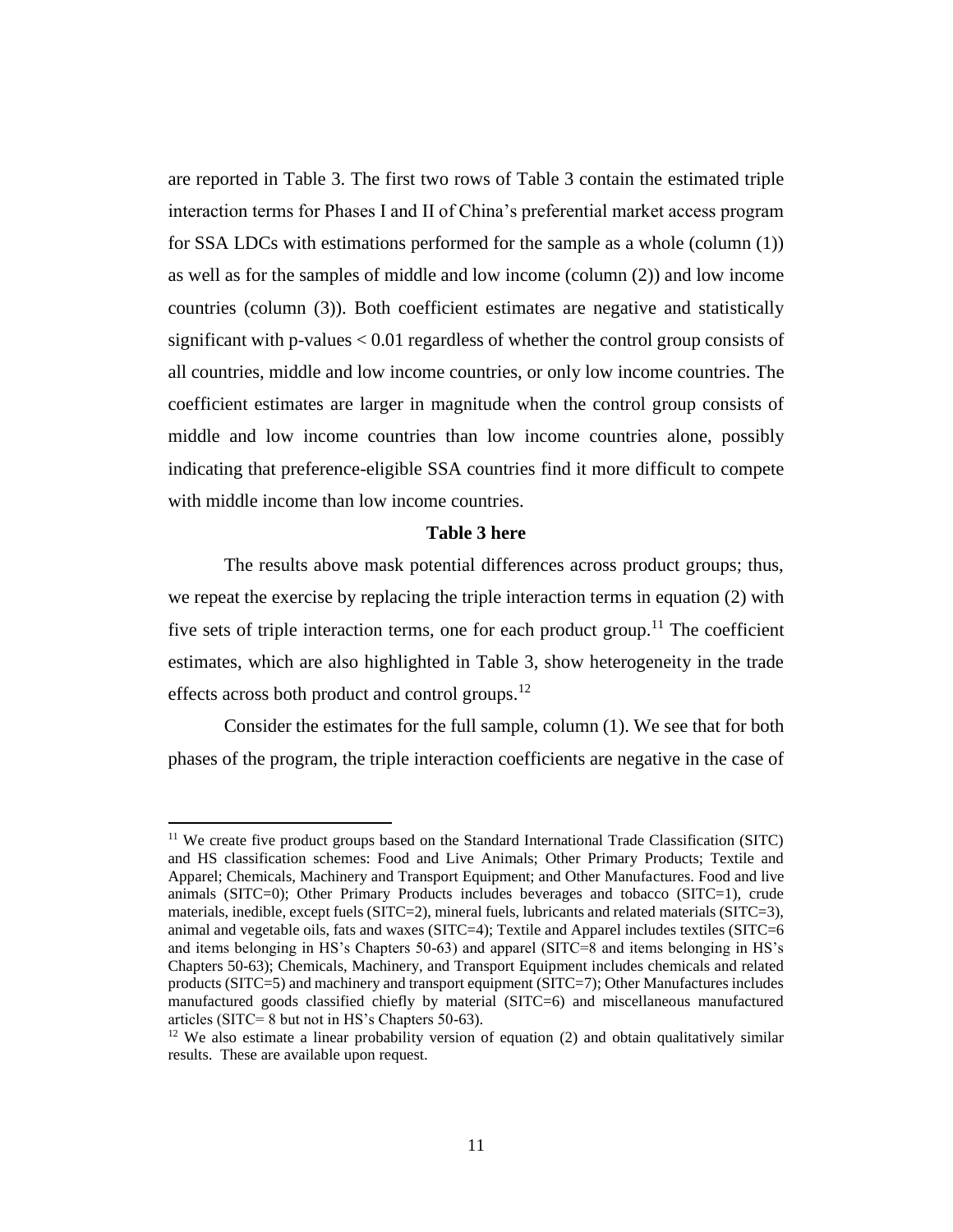Textile and Apparel, Chemicals, and Machinery and Transport Equipment. The coefficient is positive for the Other Primary Products category and insignificant for the Food and Live Animals category. In other words, we find some preliminary indication that the preferential trade arrangement may have led to further entrapment of SSA countries into primary exports. A similar conclusion is reached when SSA countries are compared to middle and low income countries (see column (2) of Table 3). However, when SSA LDCs are compared to only low income countries, the triple interaction terms for Other Primary Products lose their statistical significance. Thus, the level of Chinese imports of Other Primary Products from SSA LDCs is comparable to the country's imports of these items from other low income countries. Since the triple interaction terms for Textiles and Apparel and Chemicals, Machinery and Transport Equipment remain negative in column (3), we can conclude that China's preferential market access program does not give an advantage to the SSA countries on the preference list vis-à-vis other low income countries in these product groups.<sup>13</sup>

#### *B. Discussion and Potential Explanations*

Our estimates indicate that except for the category of Other Primary Products, the preferential trade arrangement failed to contribute to the expansion of China's imports from SSA countries included in the program. We consider several

l

<sup>&</sup>lt;sup>13</sup> It is possible that the trade increasing effect of the preference program depends on the MFN duty rates of the products included on the preferential list. On average, the preference margin enjoyed by the preference-eligible SSA countries compared to other exporters of the same products to China is 10%, see Table 1. Following Frazer and Van Biesebroeck (2010), we multiply the triple interaction terms in equation (2) with MFN duty rate categories as follows: category 1 is  $0 \leq MFN < 5\%$ ; category 2 is  $5 \leq MFN < 10\%$ ; category 3 is  $10 \leq MFN < 15\%$ ; category 4 is MFN  $\geq 15\%$ . For the most part, we obtain negative coefficients for the interactions between the MFN duty categories and the triple interaction terms except for Other Primary Products. This means that the preference margins enjoyed by the preference-eligible SSA countries matter only in this product group. This margin effect, however, disappears when these countries are compared to other low income countries.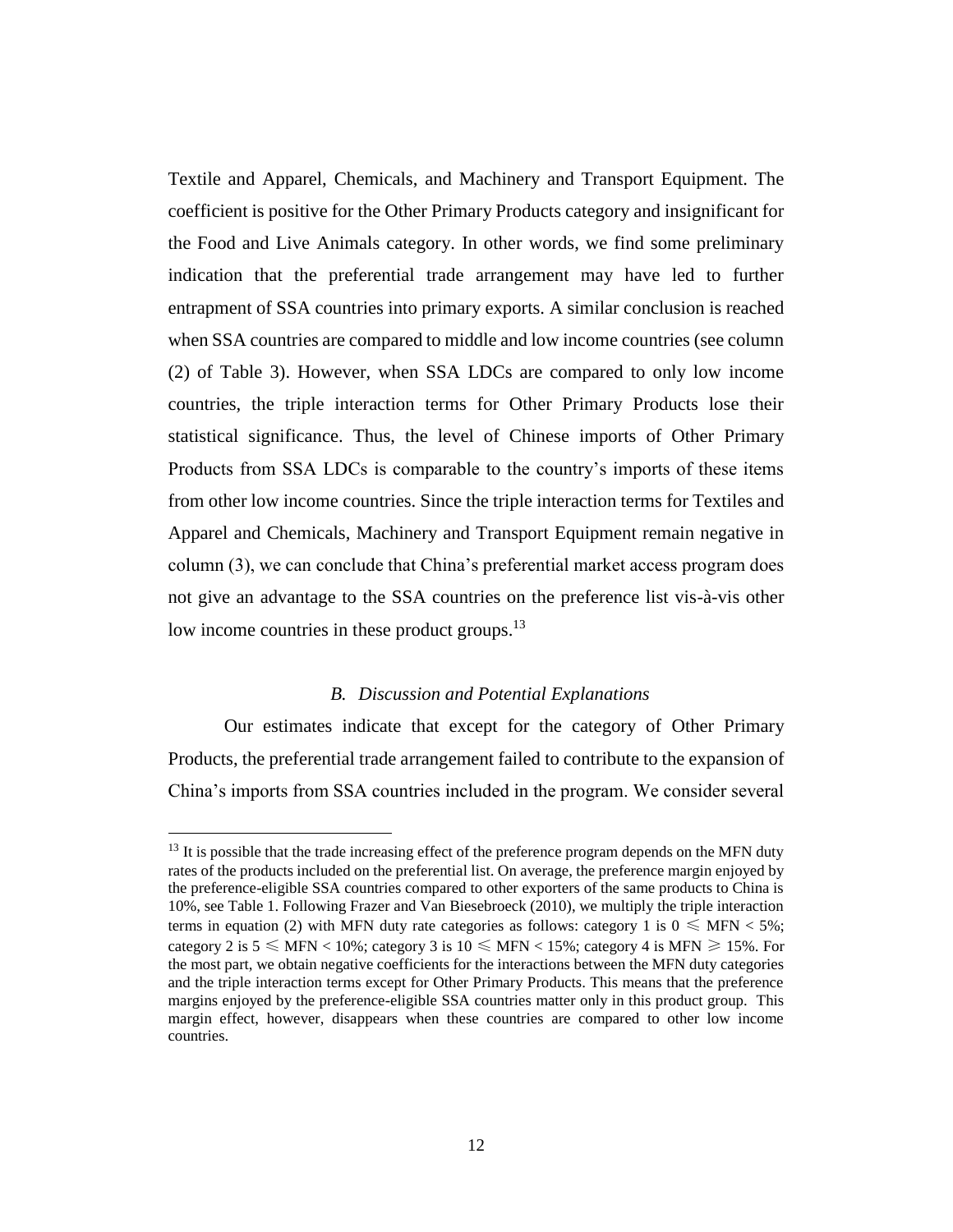possible explanations of this rather counter intuitive finding. On the one hand, it is possible that political economy considerations led to the inclusion in the preference list of products in which entitled countries did not have expansion potential, possibly on account of the fact that they were perceived as a competitive threat to Chinese products. Alternatively, it is possible that despite the preferences granted, SSA countries lack the capacity to compete against alternative exporters to the Chinese market. In the context of our model, the negative triple interaction term could for instance capture a situation whereby the Chinese imports from countries not included in the list and products not included in the list expanded faster during the preference periods than those included in the preference list.

We start by exploring the determinants of a product's inclusion on China's preferential list. We argue that a product might have been selected if local (Chinese) competition is either non-existent or small, and/or the anticipated export increasing effect from the SSA countries is negligible. We use trade-based revealed comparative advantage (RCA) as a proxy for the presence of local competition. China's RCA (*CHRCA*) measures the share of product *p* in China's total worldwide exports relative to the share of product  $p$  in the world's total exports. Higher index values indicate greater competition from local Chinese producers. SSA countries' RCA (*SSARCA*) measures the share of product *p* in these countries' total worldwide exports relative to the share of product  $p$  in the world's total exports. Higher index values suggest greater comparative advantage for SSA countries.

Political economy concerns explain the product inclusion choice if the probability of inclusion decreases with China's RCA and with SSA's RCA in these products. Positive coefficients for both RCA indices suggest that product inclusion choice is less likely due to political economy considerations. We estimate the following probit model to test these hypotheses:

i. product<sub>pt</sub> =  $\alpha$  +  $\gamma_1$  CHRCA<sub>pt-1</sub> +  $\gamma_2$  SSARCA<sub>pt-1</sub> +  $\delta'$  GRP +  $\varepsilon_{pt}$ , (4)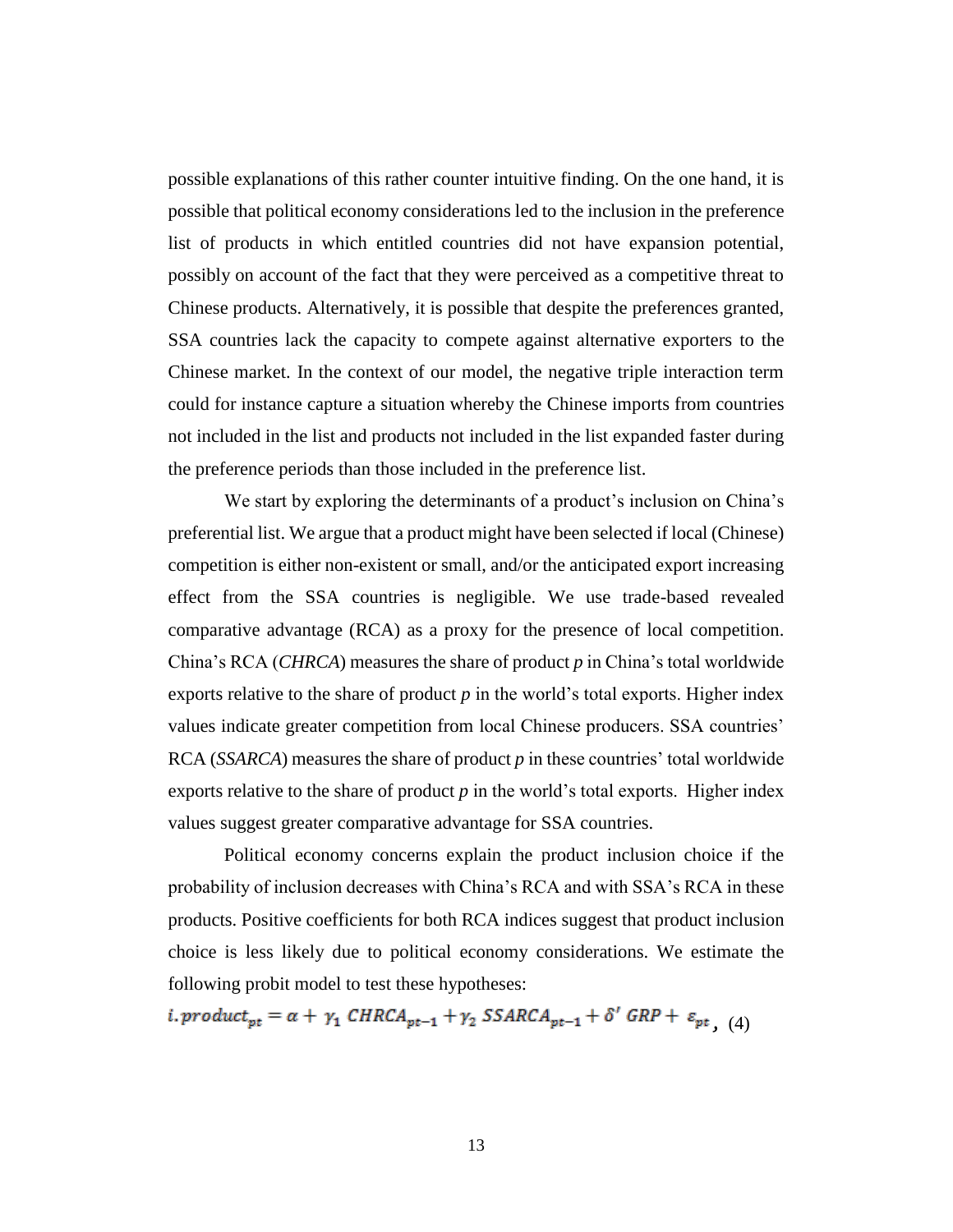where *i.product* = 1, if product  $p$  is included in the preference list at period  $t$ , equal to zero otherwise; *CHRCApt-1* and *SSARCApt-1* are respectively China's and preference-receiving countries' revealed comparative advantages in product *p* preprogram (2002-2004). We also include a set of qualitative indicators to differentiate major product groups' probability of inclusion with Other Primary Products as reference group. We estimate equation (4) for Phases I and II of China's preferential market access program.

The probit regression estimates are reported in Table 4. For both Phases I and II of China's preferential market access program, the coefficients of the two RCAs are positive and significantly different from zero with p-values < 0.05. The coefficient estimates of the product group indicator variables suggest that products belonging in Other Primary Products (base group) have the highest probability of inclusion, while products in the Chemicals, Machinery, and Transport Equipment group have the lowest probability of being included in the preference list. Interestingly, the probability of inclusion of Textile and Apparel products is higher relative to the reference group in Phase II of the preference program. Altogether these results do not grant obvious support to the hypothesis that product inclusion was driven by political economy concerns on China's part, although in general there appears to be certain preference for including Other Primary Products more than other product categories.

#### **Table 4 here**

Next we turn towards our alternative hypothesis related to capacity constraints for SSA beneficiaries from the preferential arrangement to expand their exports to China. To begin with, in Table 5, we compare the growth rates of Chinese imports of preference-eligible products with preference-ineligible products and of preference-eligible countries with preference-ineligible countries. While on average, preference-eligible countries and products experienced higher export growth than that those not included in the preference list, there are a number of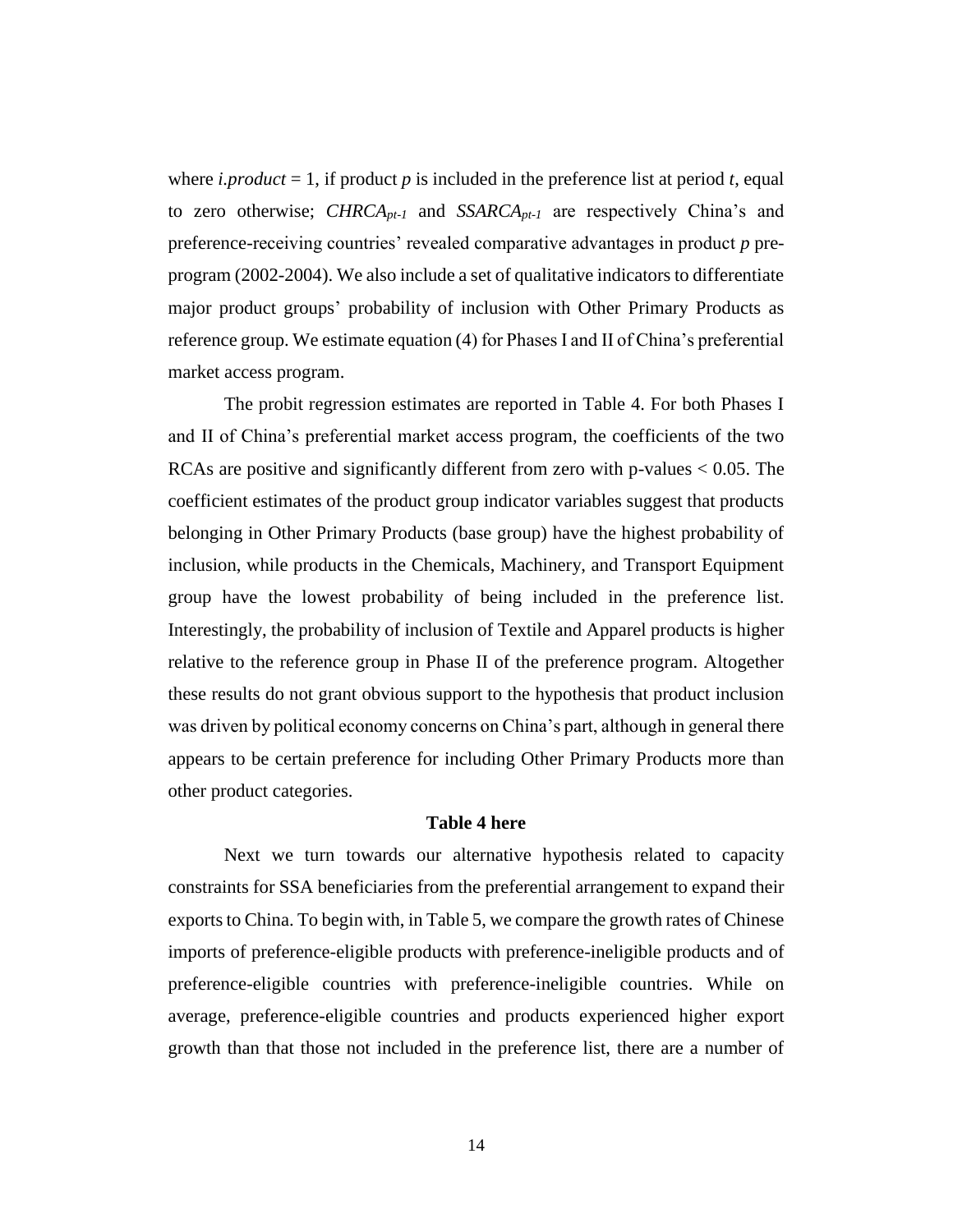important examples of the opposite. For instance, while China's imports of preference-eligible Textile and Apparel products from preference-eligible countries declined by 80% in the first phase of the program, imports of non-preference products increased by 1,777%. Non-preference products in this product group continued their higher growth in Phase II. Similarly, the growth rate of China's imports of non-eligible Chemical and Machinery products from preference-eligible countries in Phase I was 2,597% while the corresponding growth rate of preferenceeligible products was 531%. The dominant growth of non-preference eligible products in this product group continued through Phase II. Overall, China's imports from preference-eligible countries increased faster than those from non-preference eligible countries except for products in the Food and Live Animal group, and in Textile and Apparel in Phase I. These results are also consistent with our main findings in Table 3, whereby preference-eligible products and countries experienced an obviously higher growth rates only in the Other Primary Products category.

#### **Table 5 here**

Finally, we take into account the fact that four scenarios are embedded in our analysis of Chinese imports of product *p* pre- and post- program implementation: (zero, zero), (zero, positive), (positive, zero), and (positive, positive) where the first entries pertain to Chinese imports of product *p* from country *c* pre-program (2002-2004) and the second entries pertain to either Phase I (2005-2007) or Phase II (2008-2010). Our estimation approach does not make a distinction among these four possibilities.

Table 6 provides details on China's imports from the preference-eligible SSA countries for the four scenarios described above and compares them with the same situations for non-preference eligible products. Six cells describe a product group. The lower right cells contain the positive import values pre- and postprogram and the growth rates of these values. Among items on the preference list,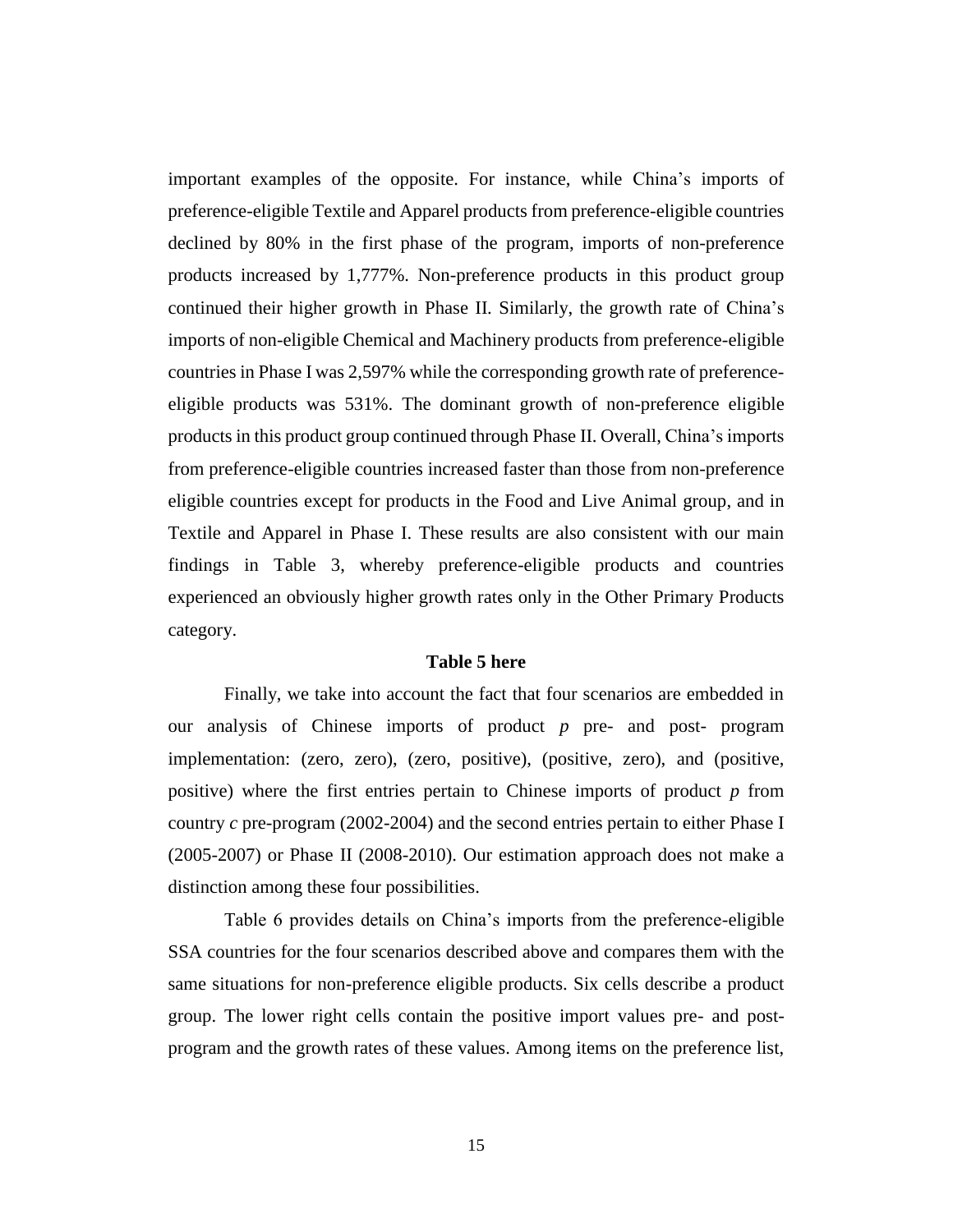those that start with zero trade pre-Phase I (2002-2004), either remain at zero (e.g., all items in Textile and Apparel) or increase by a small amount upon program implementation in 2005-2007 (e.g., Food and Live Animals at US\$13,490). By Phase II of the program, the situation improves somewhat, but once again imports of Other Primary Products experience the largest increase at US\$38.5 million.

Note that China's imports of some items on the preference list also declined. For example, imports dropped to zero for some eligible Chemicals, Machinery, and Transport Equipment items with a combined US\$635 thousand worth of imports pre-Phase I. The fourth scenario, characterized by positive trade values both before and after the implementation of the preferential arrangement, includes two possibilities: an increase in trade (e.g., Other Primary Products) and a decline in trade (e.g., Textile and Apparel in Phase I). In addition, import growth rates for preference-eligible products are not always higher compared to ineligible products. For example, China's imports of preference-eligible Textile and Apparel products dropped from US\$1.8 million (pre-Phase I) to US\$435 thousand (Phase I) whereas products not on the preference list experienced a growth rate of more than 400% in these two periods.

Moreover, our results indicate that China's imports from preference-eligible SSA countries of some items in relatively higher value product groups like Chemicals and Machinery and Transport equipment went down from positive to zero after the implementation of the program. For example, Chinese imports in 2005-2007 declined from about US\$635,000 to zero in 15 product items belonging to this product group. About 106 non-preferential product items experienced a shift from zero to positive Chinese imports during the preference period with a combined value of US\$15.7 million while no item on the preference list in this product group went from zero to positive. Overall, these results reveal a mixed picture, though not one supporting explicitly the view that increasing exports from zero to a large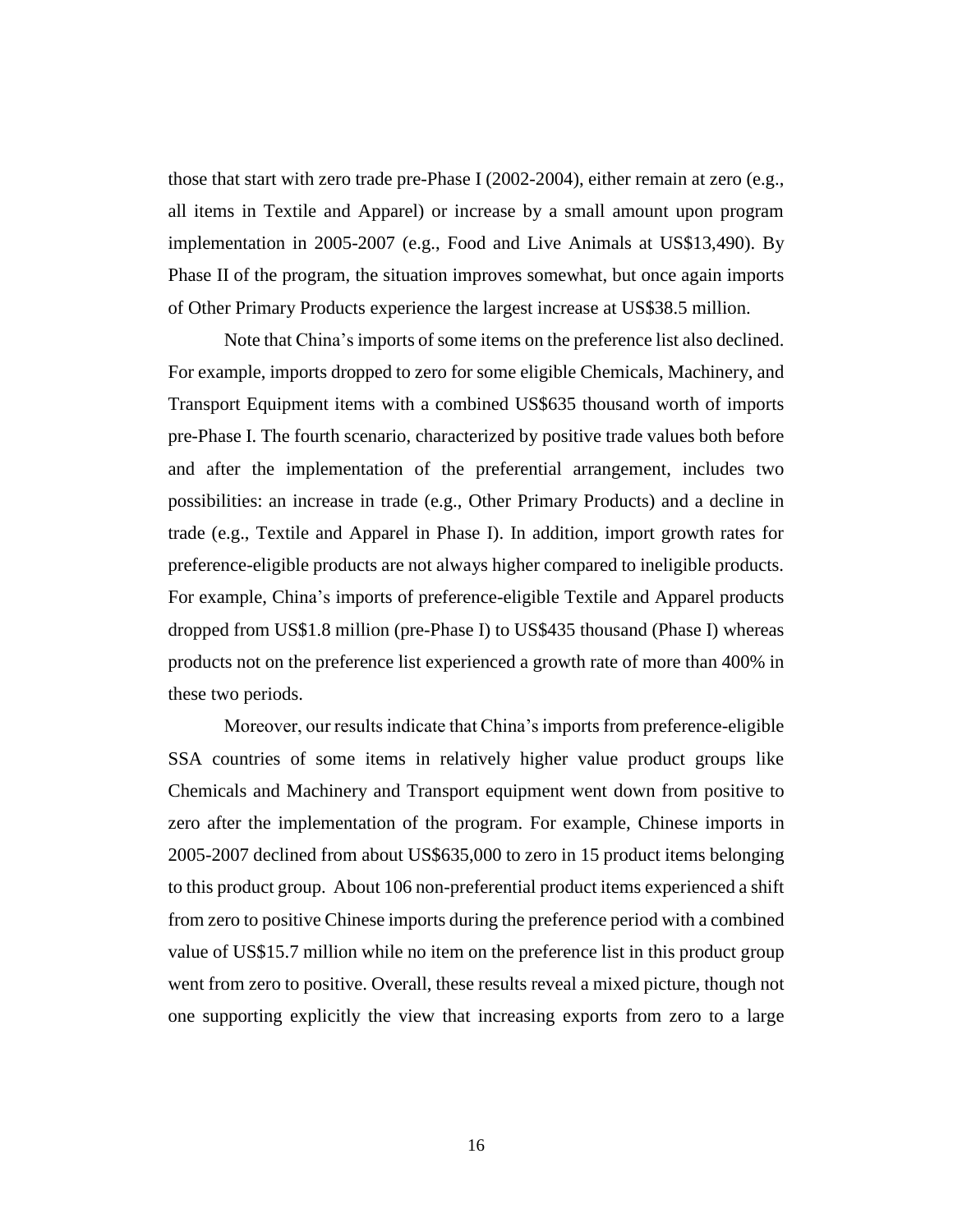positive number appears to be easy or that growth rates of preference-eligible exports to the Chinese market dominate preference-ineligible products.

#### **Table 6 here**

To get clearer and more rigorous view of the situation, we re-estimate equation (2) by excluding zero observations sequentially as follows: first, we omit all zero values pre-program (2002-2004); second, we omit all remaining zero observations thereby keeping only those with positive trade values. Table 7 contains the triple interaction terms for these cases. The triple interaction terms for the first and second phases of the program become positive when we only consider observations with positive values. In other words, countries included in the arrangement were only able to expand their exports to China in product groups in which their exports to the Chinese market were already positive to begin with. This is consistent with the supply-side constraint argument in that positive exports is indicative of non-binding supply-side constraints, and if supply-side constraints are non-binding, the preference program does lead to increased trade.

#### **Table 7 here**

#### **V. Export Diversification and Movement up the Value Chain**

So far, we found that except for a few product categories, most notably Other Primary Products China's preferential market access program has not had the intended effect of increasing imports from low income SSA countries included in the preferential arrangement. Our descriptive statistics in Figures 1 and 2 further indicate that, compared to non-preference countries, preference eligible countries' export bundle is less sophisticated and more concentrated. However, there is some indication that the export bundle of some preference-eligible SSA countries to China has increased in sophistication and has become less concentrated since the start of China's preferential market access program in 2005 (See Figure 3).

#### **Figures 1-3 here**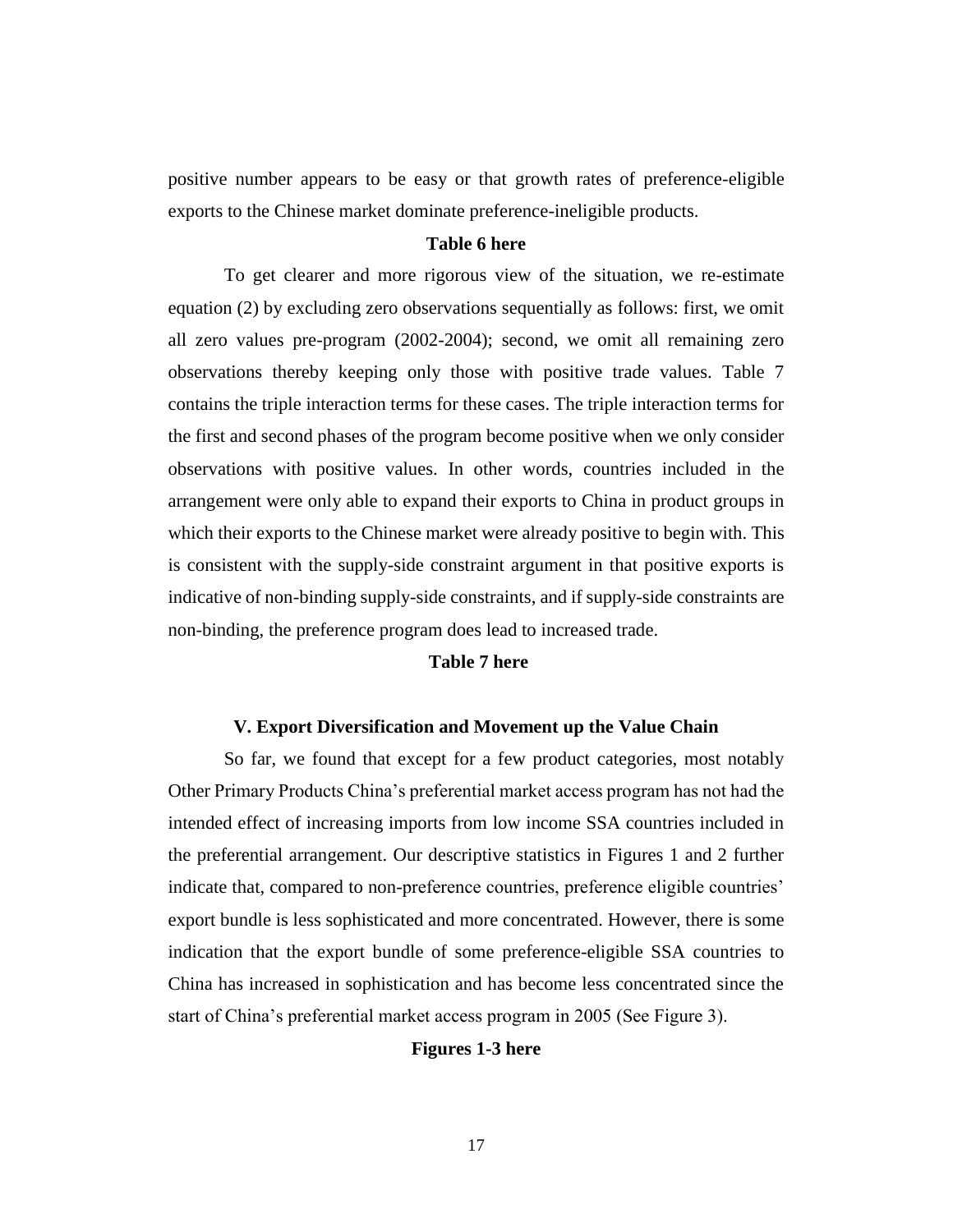Table 8 contains the estimates of countries' export sophistication and concentration indices against the country-time interaction terms and various country characteristics using three different specifications in each of the two cases. All else equal, there is no change in the sophistication of preference-eligible SSA countries' export bundle to China during the preference period as both interaction terms are insignificant at the 5% level of significance in all three specifications. However, these interaction terms are statistically significant with a negative sign in the export concentration regressions. This means that the export bundles of the preference-eligible countries have become less concentrated during the preference period.

#### **Table 8 here**

Individual countries' experiences are obviously heterogeneous. In Table 9 we highlight the shares of China's imports from preference-eligible SSA countries. Take for instance Angola and Sudan, the countries with the largest shares of China's imports both overall and of non-preferential products. These large shares are explained by the disproportionately high imports of crude petroleum, which although not included in the preference list, do enter duty-free. This is also consistent with the insignificant changes in product concentration and zero-tonegative changes in these two countries' export sophistications.

#### **Table 9 here**

By contrast, let us look more closely into the three countries with the largest shares of Chinese imports of preference-eligible products in 2008-2010: the Democratic Republic of Congo (DRC), Zambia, and Ethiopia. Of these three countries, only DRC has achieved a significant increase in product diversification; however, both DRC and Zambia have experienced significant increase in product sophistication. Among preference-eligible countries, both DRC and Zambia have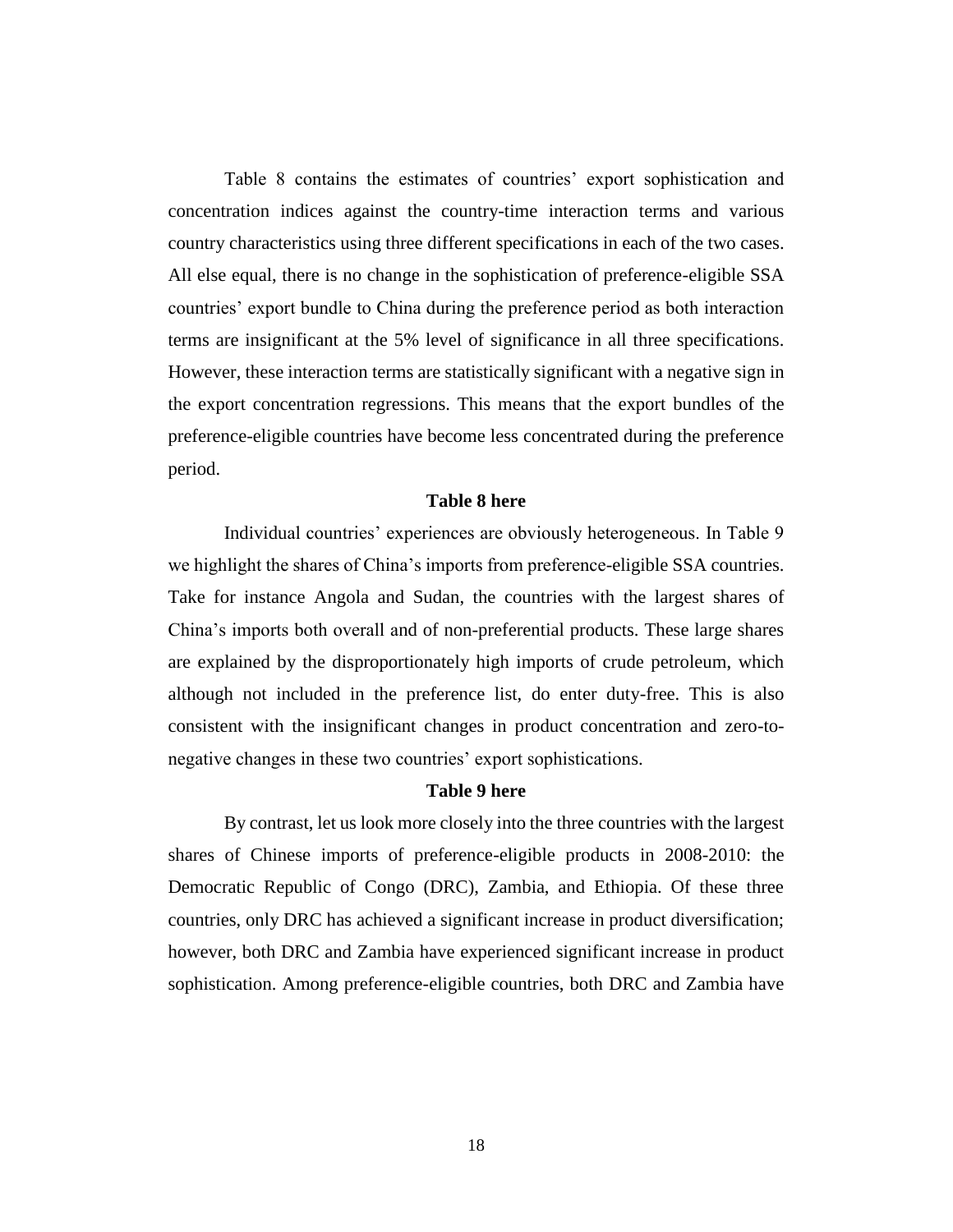attracted the largest amounts of foreign direct investments from China.<sup>14</sup> These might have contributed to their upward movement in the non-ferrous metals value chain. In particular, both countries are important sources of copper cathodes, accounting for 9% of the product's share in the Chinese market in 2010. Cathodes have become DRC's top export to China, accounting to a third of DRC's exports to China in 2010. Reliance on cathodes has led to diversification of DRC's export structure out of cobalt ores and has signaled its recent capacity to add value to its copper resource.<sup>15</sup> Similarly, copper cathodes and anodes are currently Zambia's top exports to China accounting for close to half of the country's exports to China. However, these items have historically been Zambia's top export to China. Since the MFN duty rate for this item is only 2%, the preferential market access program merely preserved Zambia's reliance on its copper resource by giving Zambian exporters a slight price advantage.

While Ethiopia's export diversification and export sophistication have both declined upon implementation of the program, the country's share of Chinese imports of products receiving preferential treatment is also not negligible at 6.9% during Phase II. In 2010, 85.0% of China's imports from Ethiopia were sesame seeds, up from an 18.1% share in 2002. Indeed, Ethiopia's share increased dramatically from less than 4% in 2002-2004 to more than half of China's total

<sup>&</sup>lt;sup>14</sup> In 2010, the stock of Chinese outward FDI in the DRC reached US\$630.9 million, up from US\$15.7 million in 2004 (earliest available data), see Editorial Board of the China Commerce Yearbook (2011). The stock of Chinese FDI in Zambia increased from US\$147.8 million in 2004 to US\$943.7 million by 2010, the largest among countries receiving preferential market access. This is mostly due to investments in the Zambia-China Economic and Trade Cooperation Zone (ZCCZ) which started in 2007. ZCCZ is China's first overseas economic and trade cooperation zone in Africa and was developed by China Nonferrous Metal Mining Group Co. Ltd. Chambishi Park is located in Zambia's Copperbelt and metal processing is the leading activity in the park.

<sup>&</sup>lt;sup>15</sup> In 2002, the DRC passed a "Mineral Law" encouraging foreign firms to explore and develop DRC's mineral deposits. These firms were also encouraged to export mineral products from the DRC. Although the entry of foreign firms weakened local monopolies, in 2006, the DRC prohibited the export of raw ores, and this partly explains the pattern of exports observed, see [http://www.sicomines.com/2009/10-28/1256716300129.html.](http://www.sicomines.com/2009/10-28/1256716300129.html)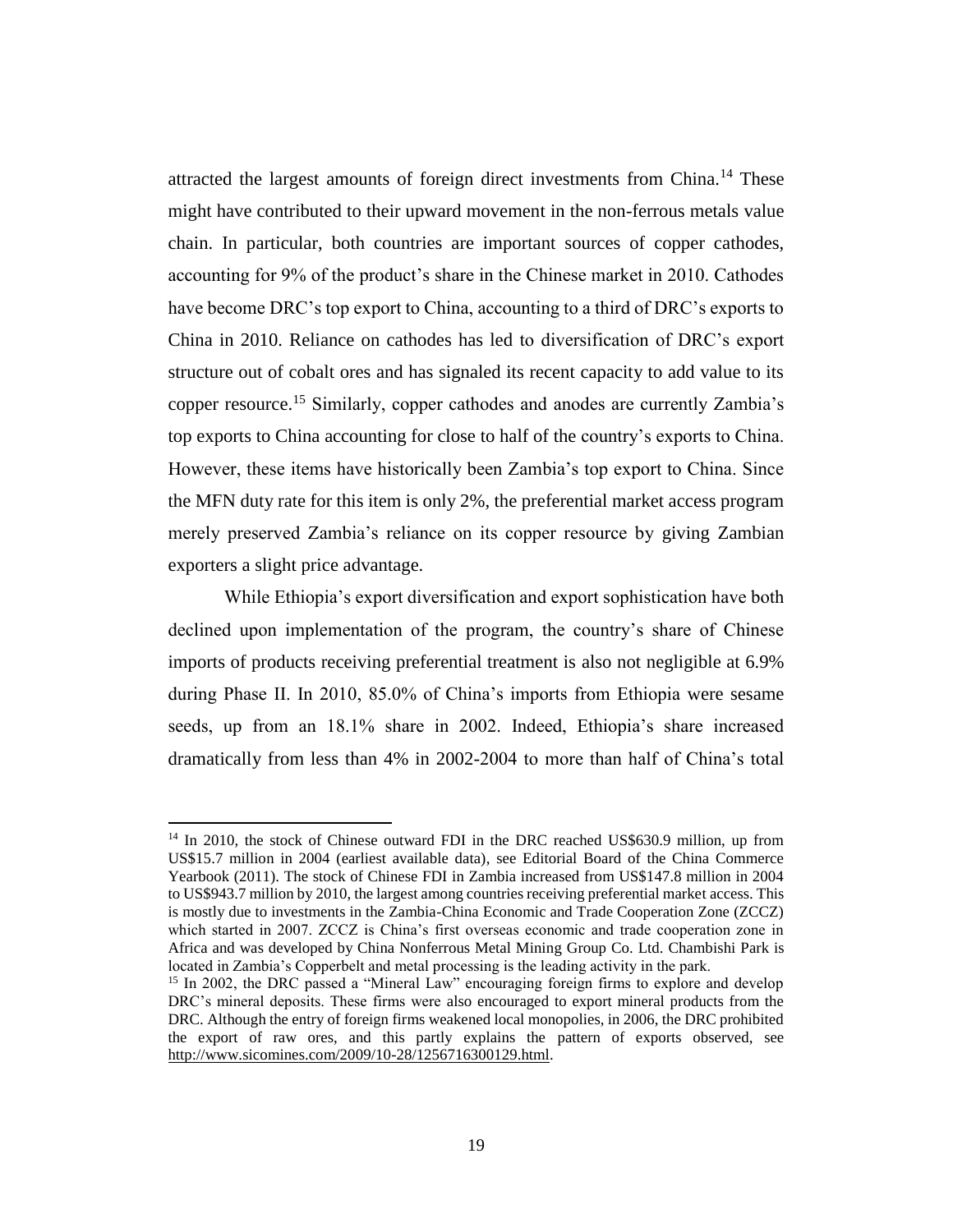imports of the item in 2005. This product is included in China's preference list and is a clear example of the trade advantage that duty-free access (as opposed to a 10% MFN duty rate) accords to low income SSA countries. Although duty-free access has increased Ethiopia's market share in this product, the preference program has also contributed to Ethiopia's exports to China becoming concentrated in this one item. However, with the opening of the Chinese Eastern Industrial Zone in 2010 in Ethiopia, the composition of China-Ethiopia trade may change in the future.

In sum, while preferential trade arrangement increased the potential of preference-eligible SSA countries to diversify their export basket (Table 8), it did not lead to a dramatic improvement of their comparative advantage vis-à-vis comparable middle and low income countries and did not result in a dramatic overall increase of aggregate exports to China (Table 3). A possible explanation is the persistent legacy of primary exports of either non-eligible products such as oil (as in Angola and Sudan). We do find indications that preference-eligible countries experienced larger diversification and sophistication of their export baskets (Figure 3), though with certain exceptions as in the case of Ethiopia, whose share of preference-eligible products increased, but the diversification and sophistication of its export basket to China went down. While our regression analysis indicates that (on average) the preference program contributed to greater diversification, we do not find a significant impact of the program on sophistication.

#### **VI. Concluding Remarks**

In 2005 China provided preferential market access to 190 items from 25 least developed sub-Saharan African countries. Three years later, duty-free access was extended to 454 items from 31 SSA LDCs. In this paper, we explore the ability of preference-eligible countries to benefit from the preferential trade arrangement by looking at their export expansion to China, as well as at the concentration and sophistication of their export baskets. There is no convincing evidence that the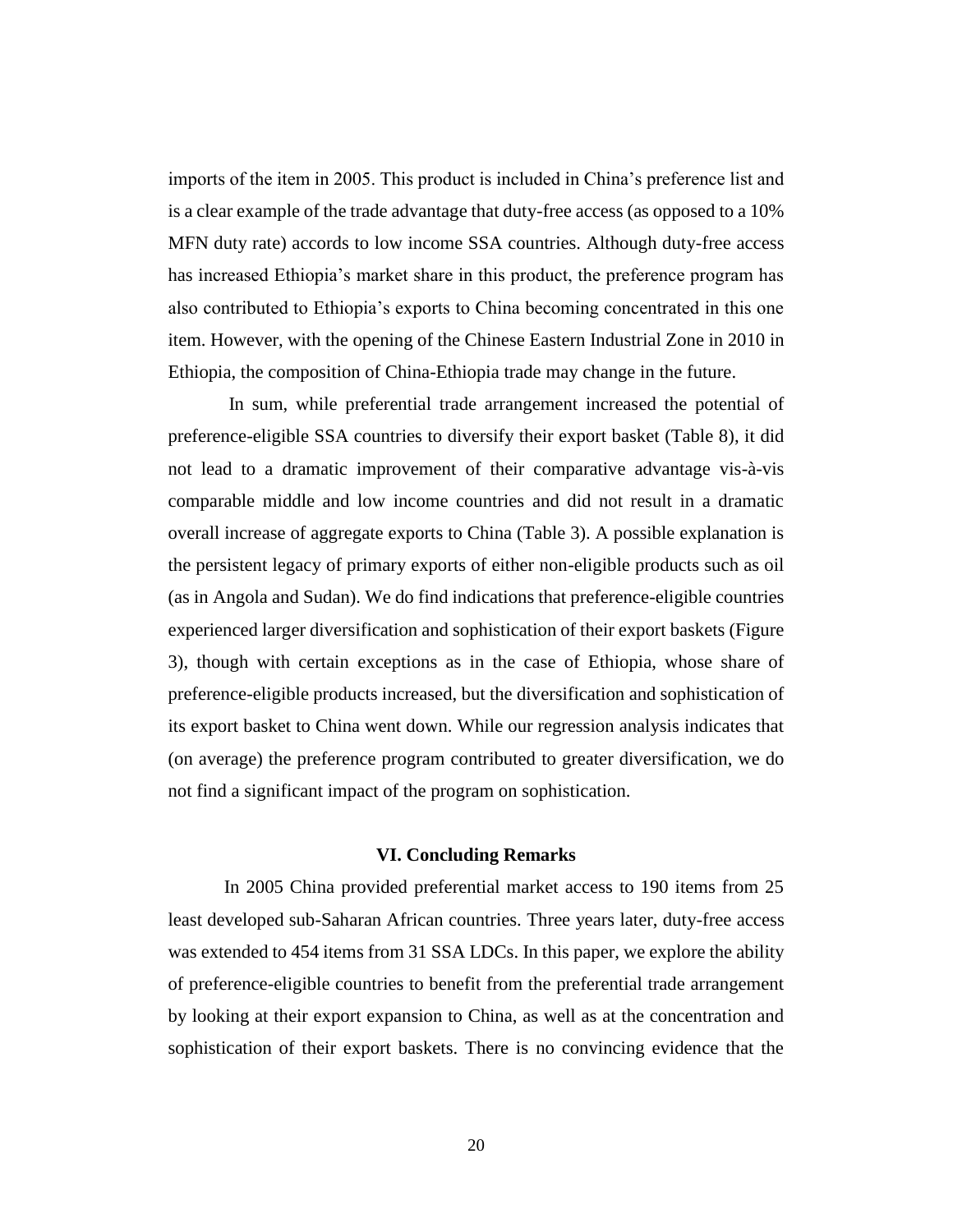preferential trade arrangement has helped preference-eligible countries gain competitive edge over other exporters into the Chinese market. A plausible explanation is the existence of capacity constraints that prevent African countries from benefiting significantly from the preferential arrangement. We do find that the export baskets of preference eligible countries have become in general less concentrated and more sophisticated, although we do not find statistically significant association between the increase in sophistication and the inclusion of the country in the preference arrangement. The effect of the preferential program on individual countries is heterogeneous, with countries such as the DRC and Zambia benefiting in terms of both diversification and sophistication, less so in the case of Zambia, which experienced some degree of sophistication even prior to the program, while countries like Ethiopia experienced a decrease in diversification and sophistication and others (namely Angola and Sudan) were never able to diversify out of selected primary product exports.

#### Acknowledgements

Co's research was funded by UNO's 2011-12 Faculty Research International grant program and the College of Business Administration's 2012 Summer Research Fellowship. We would like to thank John Sutton, Rhys Jenkins, Kunal Sen, and participants at the Asia-Pacific Economic Association Annual Conference (Osaka University, Osaka, Japan, July 27-28, 2013) and UNU-WIDER Conference on L2C - Learning to Compete: Industrial Development and Policy in Africa Conference (Helsinki, Finland, June 24-25, 2013) for comments and suggestions on an earlier draft. We also than Yuejia Zhuo and Dalin Wang for invaluable research assistance.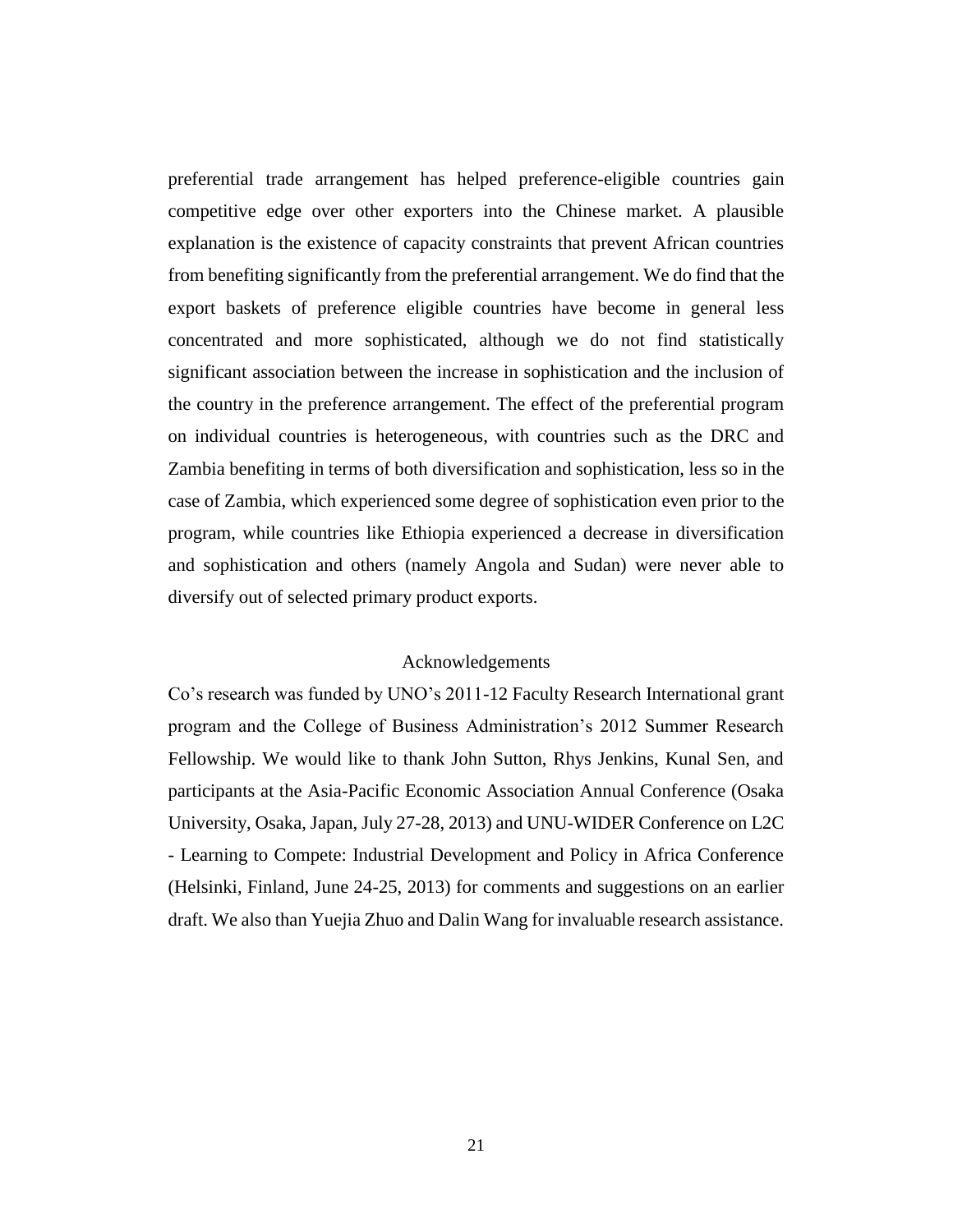#### **REFERENCES**

- China State Council, 2010. China-Africa Economic and Trade Cooperation. Available at [http://english.gov.cn/official/2010-12/23/content\\_1771603.htm.](http://english.gov.cn/official/2010-12/23/content_1771603.htm) Last accessed: July 12, 2012.
- Cline, W., 1982. Can the East Asian model of development be generalized? *World Development*, 10 (2), 81-90.
- Collier, P. and Venables, A.J., 2007. Rethinking trade preferences: How Africa can diversify its exports. *The World Economy*, 30 (8), 1326-1345.
- Department of International Development United Kingdom (DFID), 2005. The effect of China and India's growth and trade liberalization on poverty in Africa, Final Report, DFID, United Kingdom.
- ECOSOC, 2010. Report of the 2010 ECOSOC Development Cooperation Forum. Available at

[http://www.un.org/en/ecosoc/julyhls/pdf11/report\\_of\\_the\\_2010\\_dcf.pdf.](http://www.un.org/en/ecosoc/julyhls/pdf11/report_of_the_2010_dcf.pdf) Last accessed: July 9, 2011.

- Editorial Board of the China Commerce Yearbook, 2011. *China Commerce Yearbook 2011*. Beijing: China Commerce and Trade Press.
- Eichengreen B., and Irwin, D.A., 1995. Trade blocs, currency blocs and the reorientation of world trade in the 1930s. *Journal of International Economics* 38 (1-2), 1-24.
- Felbermayr, G.J., and Kohler, W., 2006. Exploring the intensive and extensive margins of world trade. *Review of World Economics/Weltwirtschaftliches Archiv* 142 (4), 642-674.
- Frazer, G. and Van Biesebroeck, J., 2010. Trade growth under the African Growth and Opportunity Act. *Review of Economics and Statistics*, 92 (1), 128-44.
- Gereffi, G., 1999. International trade and industrial upgrading in the apparel commodity chain. *Journal of International Economics* 48, 37-70.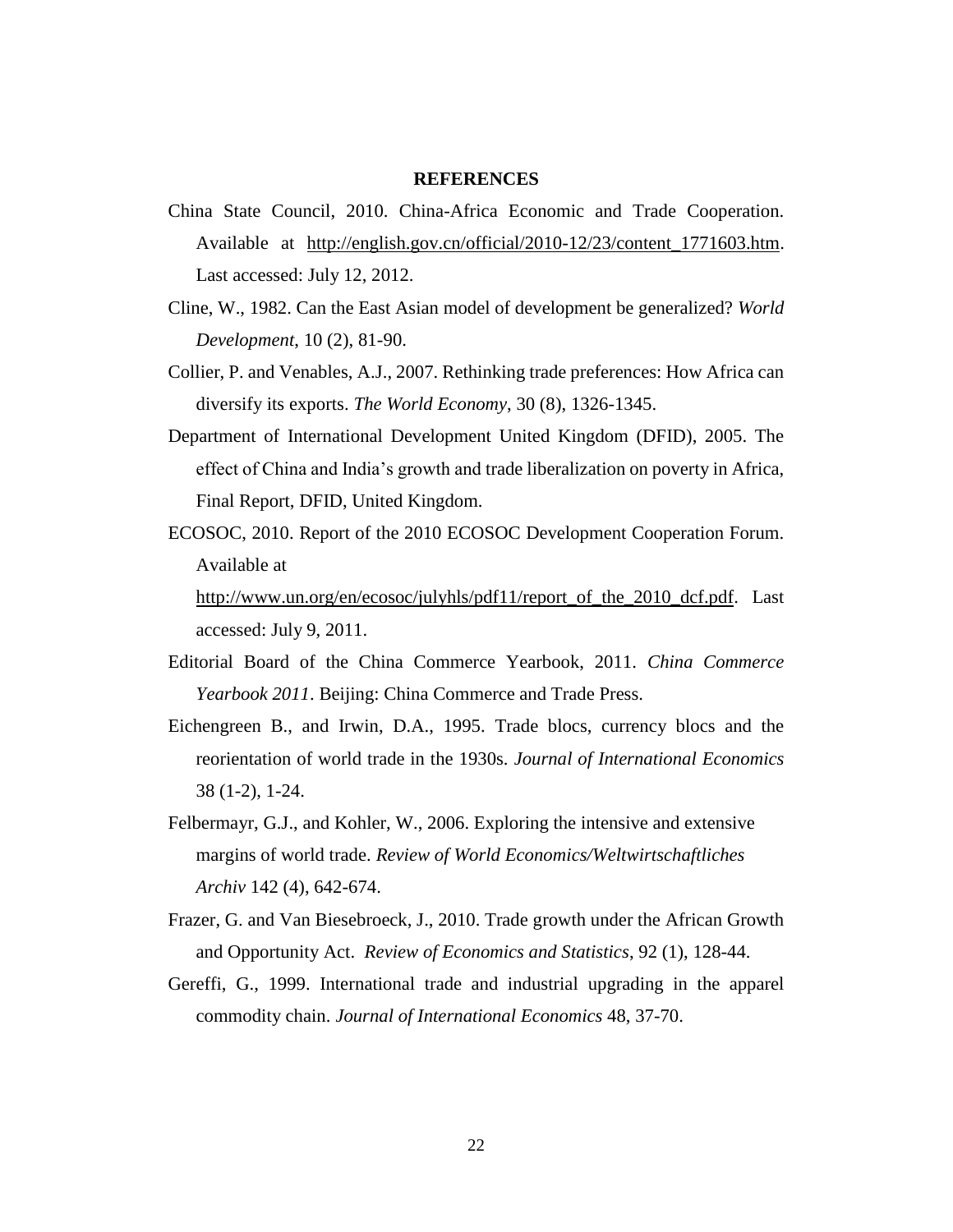- Hausmann, R., Hwang, J. and Rodrik, D., 2007. What you export matters. *Journal of Economic Growth* 12(1), 1-25.
- Hunt, J., and Tybout, J., 1998. Does promoting high tech products spur development? Mimeo Georgetown University.
- Jenkins, R., and Edwards, C., 2006. The economic impacts of China and India on sub-Saharan Africa: Trends and prospects, *Journal of Asian Economics*, 17, 207-225.
- Rodrik, D., 2006. What is so special about China's exports? *China & World Economy* 14 (5), 1-19.
- Morris, M., 2006. China's dominance of global clothing and textiles: is preferential trade access an answer for sub-Saharan Africa? *Institute of Development Studies Bulletin 37(1)*, Institute of Development Studies, Sussex, England.
- Morrissey, O., 2005. Imports and implementation. Neglected aspects of trade in the Report of the Commission for Africa. *Journal of Development Studies*, 41(6), 1133-1153.
- Xu, B., 2010. The sophistication of exports: Is China special? *China Economic Review* 21 (3), 482-493.
- Yusuf et al., 2003. *Innovative East Asia: The Future of Growth*, The World Bank. Washington D.C.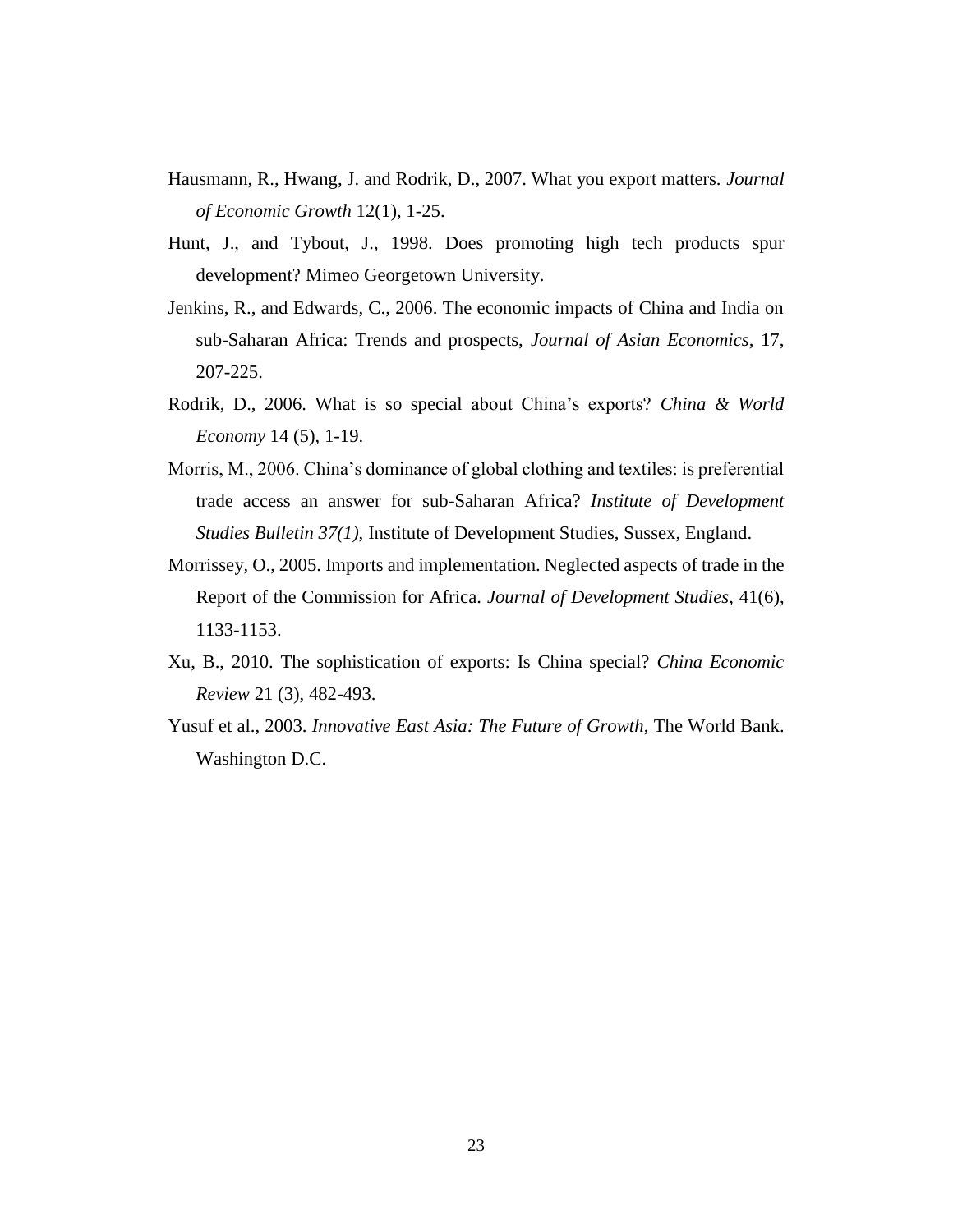

### FIGURE 1. MEAN EXPORT SOPHISTICATION INDEX BY PREFERENCE-ELIGIBILITY STATUS

Note: Larger values indicate a more sophisticated export bundle.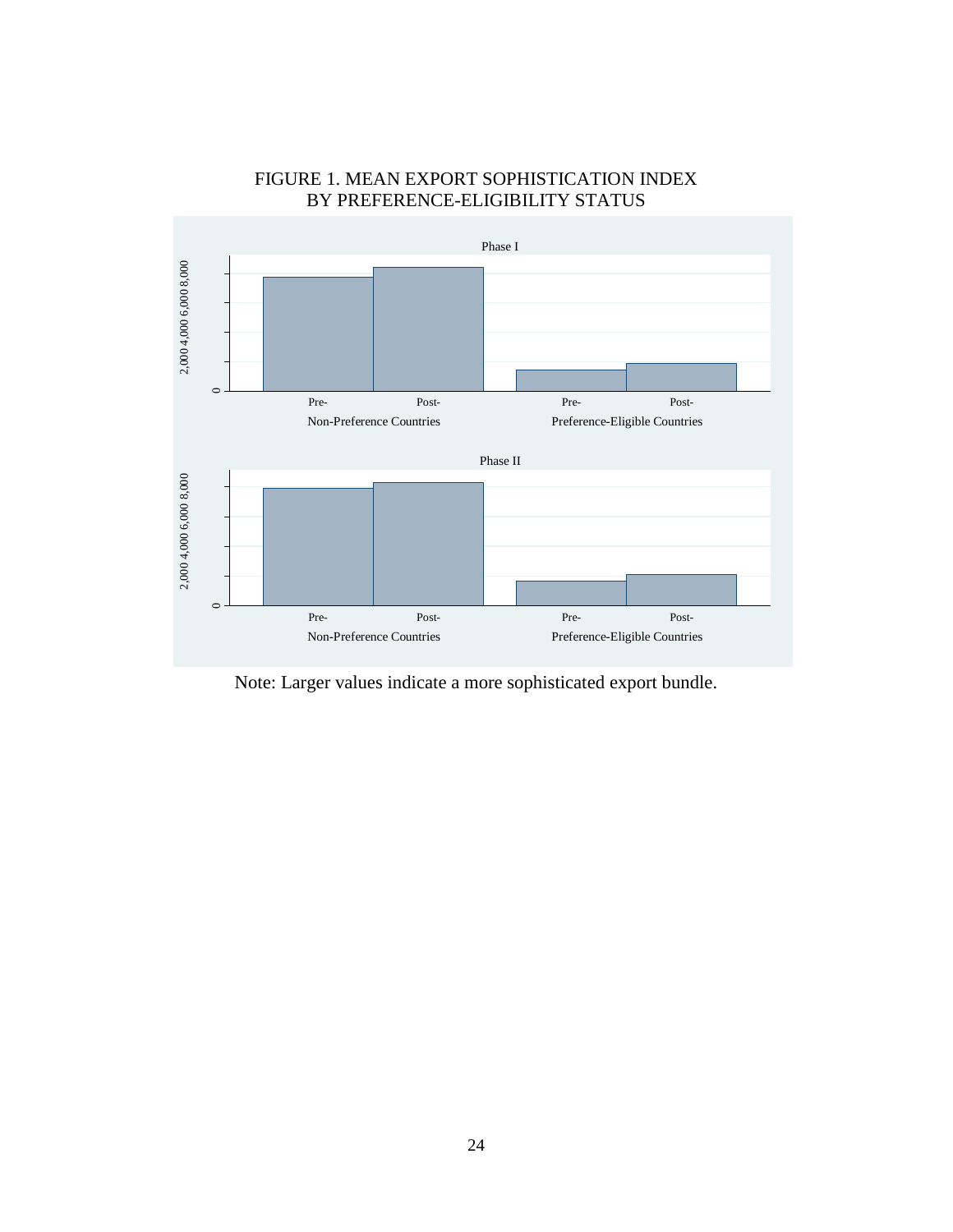

### FIGURE 2. MEAN EXPORT CONCENTRATION INDEX BY PREFERENCE-ELIGIBILITY STATUS

Note: Smaller values indicate a more diversified export bundle.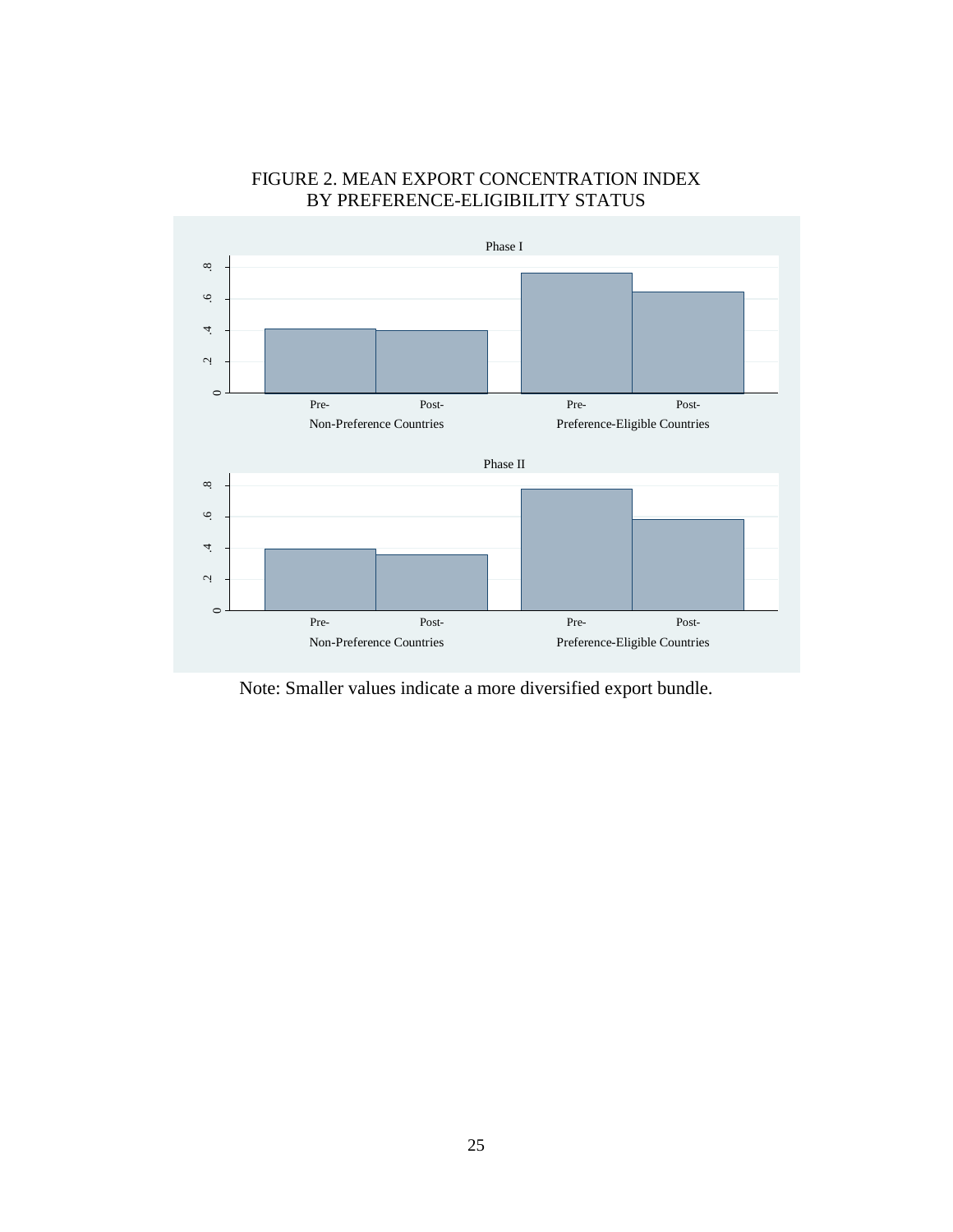

### FIGURE 3. CHANGE IN PRODUCT CONCENTRATION AND EXPORT SOPHISTICATION INDICES

Note: Positive values for the vertical axis indicate a less concentrated export structure while positive values for the x-axis indicate increased export sophistication post-program implementation.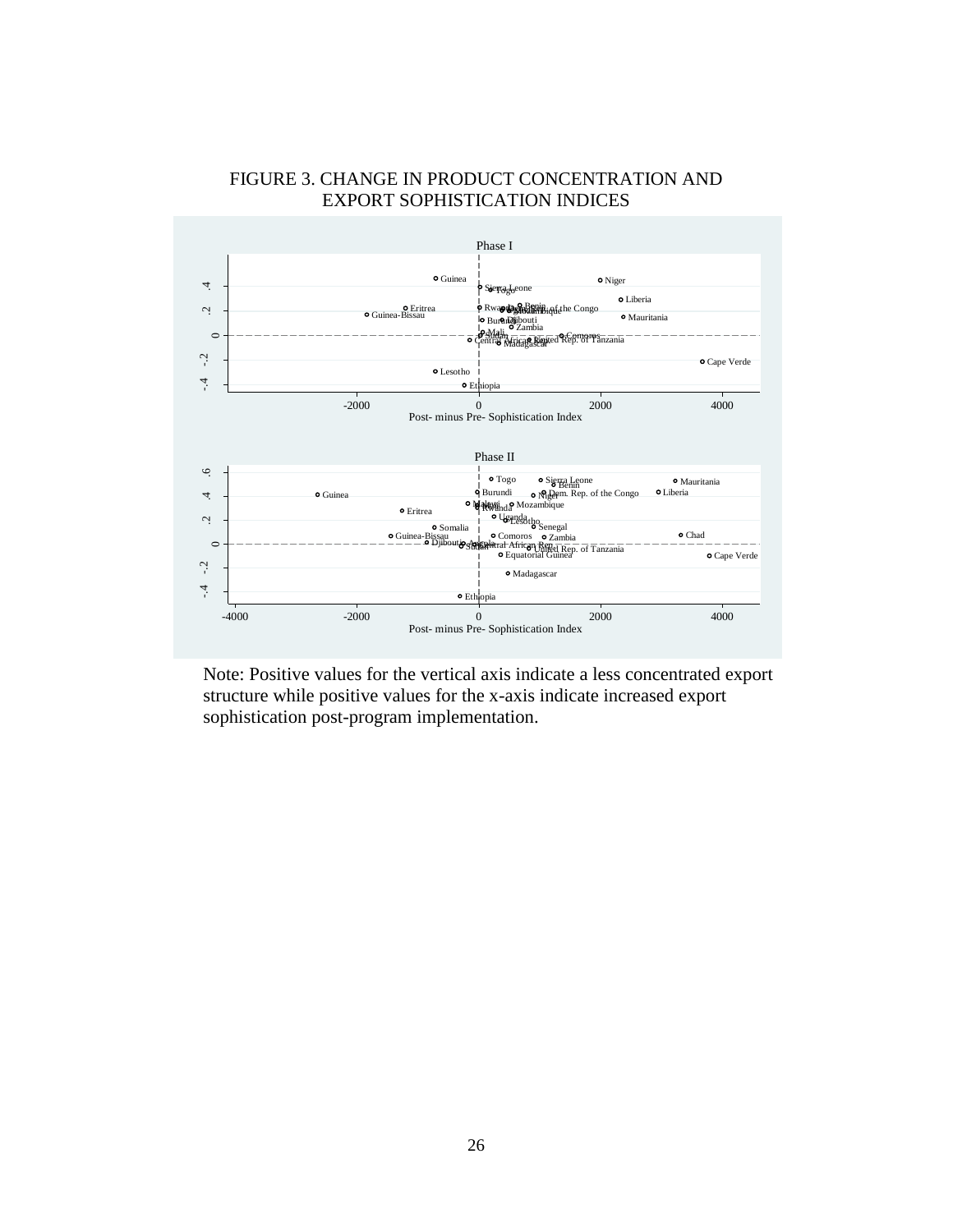|                               |                     |             | <b>MFN Duty Rates, %</b> |          |
|-------------------------------|---------------------|-------------|--------------------------|----------|
|                               | Number $\mathbf{b}$ |             |                          | (Mean)   |
| Product Group <sup>a/</sup>   | Phase I             | Phase II    | Phase I                  | Phase II |
| Food and Live Animals         | 24                  | 44          | 11.38                    | 12.93    |
| <b>Other Primary Products</b> | 32                  | 62          | 6.16                     | 6.27     |
| <b>Textile and Apparel</b>    | 36                  | 124         | 12.44                    | 11.98    |
| Chemicals, Machinery,         |                     |             |                          |          |
| and Transport Equip.          | 29                  | 78          | 8.11                     | 8.04     |
| <b>Other Manufactures</b>     | 59                  | <u> 148</u> | 10.14                    | 11.48    |
| All items                     | 180                 | 456         | 9.73                     | 10.46    |

TABLE 1. NUMBER OF SIX-DIGIT HARMONIZED SYSTEM ITEMS RECEIVING PREFERENTIAL MARKET ACCESSS

Notes:  $a^{j}$  Other primary products includes beverages and tobacco; crude materials, inedible, except fuels; mineral fuels, lubricants and related materials; and animal and vegetable oils, fats and waxes. Other manufactures include manufactured goods classified chiefly by material (except textiles) and miscellaneous manufactured articles (except apparel and clothing). b/Number of six-digit 2002 Harmonized System codes.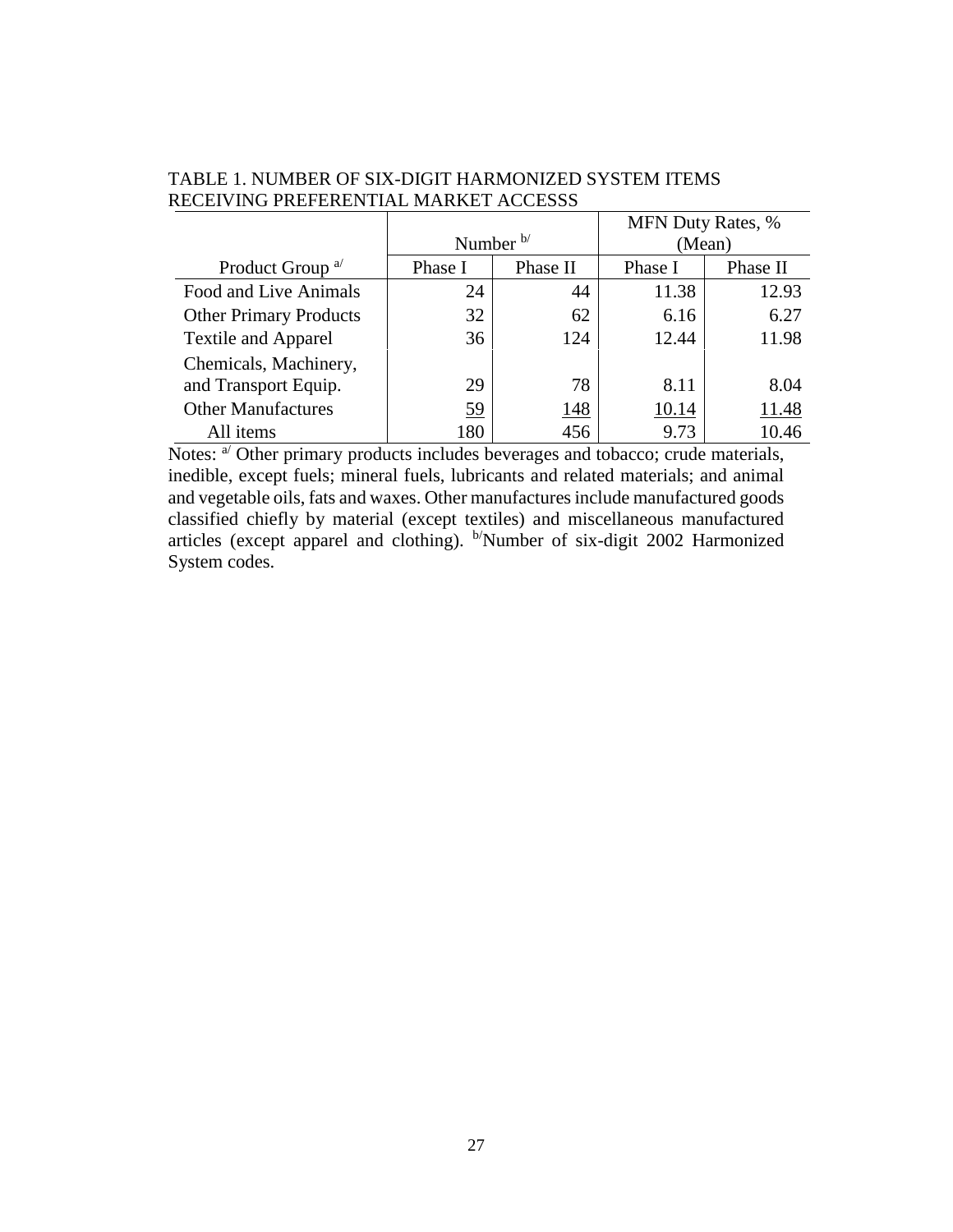|                                | Income Group <sup>a/</sup> |        |        |                       |  |  |
|--------------------------------|----------------------------|--------|--------|-----------------------|--|--|
| <b>Product Group</b>           | High                       | Middle | Low    | 31 SSA<br><b>LDCs</b> |  |  |
| Annual Ave. Share<br>2002-2004 |                            |        |        |                       |  |  |
| Food and Live Animals          | 1.52                       | 3.34   | 1.74   | 0.41                  |  |  |
| <b>Other Primary Products</b>  | 10.39                      | 40.12  | 68.27  | 97.93                 |  |  |
| <b>Textile and Apparel</b>     | 3.67                       | 0.43   | 4.70   | 0.02                  |  |  |
| Chemicals, Machinery,          |                            |        |        |                       |  |  |
| and Transport Equip.           | 64.68                      | 40.77  | 14.36  | 0.01                  |  |  |
| <b>Other Manufactures</b>      | 19.73                      | 15.35  | 10.92  | 1.63                  |  |  |
| All items                      | 100.00                     | 100.00 | 100.00 | 100.00                |  |  |
| Annual Ave. Share<br>2008-2010 |                            |        |        |                       |  |  |
| Food and Live Animals          | 1.46                       | 2.19   | 1.84   | 0.07                  |  |  |
| <b>Other Primary Products</b>  | 18.89                      | 56.92  | 80.10  | 92.89                 |  |  |
| <b>Textile and Apparel</b>     | 1.47                       | 0.33   | 2.22   | 0.01                  |  |  |
| Chemicals, Machinery,          |                            |        |        |                       |  |  |
| and Transport Equip.           | 59.13                      | 30.28  | 7.74   | 0.03                  |  |  |
| <b>Other Manufactures</b>      | 19.05                      | 10.29  | 8.10   | 7.00                  |  |  |
| All items                      | 100.00                     | 100.00 | 100.00 | 100.00                |  |  |

TABLE 2. SHARE OF CHINESE IMPORTS BY PRODUCT AND INCOME GROUPS IN PERCENT

Source of data: UN Comtrade database. See notes in Table 1. <sup>a/</sup> Based on the World Bank's income classification scheme in 2002.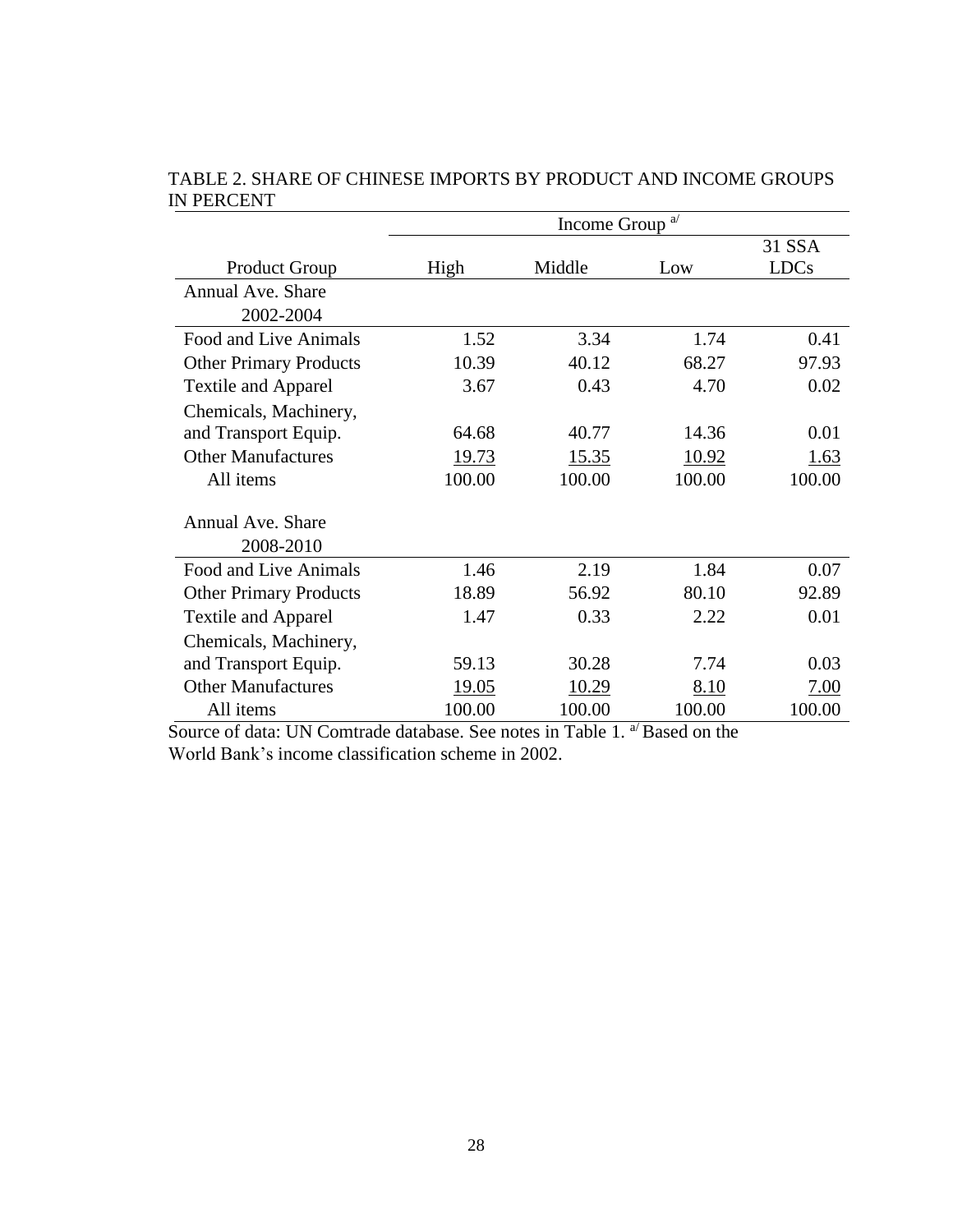|                                    |              | Middle and Low          | Low Income   |
|------------------------------------|--------------|-------------------------|--------------|
|                                    | Full Sample  | <b>Income Countries</b> | Countries    |
|                                    | (1)          | (2)                     | (3)          |
| i.country1*i.product1*i.prd1       | $-0.0989***$ | $-0.1142***$            | $-0.0707***$ |
|                                    | (0.025)      | (0.023)                 | (0.024)      |
| i.country2*i.product2*i.prd2       | $-0.0884***$ | $-0.1308***$            | $-0.1124***$ |
|                                    | (0.027)      | (0.023)                 | (0.022)      |
| Phase I: triple interaction terms  |              |                         |              |
| Food and Live Animals              | $-0.0096$    | $-0.0319$               | $-0.1124$    |
|                                    | (0.075)      | (0.073)                 | (0.091)      |
| <b>Other Primary Products</b>      | $0.1577**$   | $0.1401*$               | 0.0985       |
|                                    | (0.078)      | (0.073)                 | (0.070)      |
| Textile and Apparel                | $-0.2347***$ | $-0.2497***$            | $-0.1557***$ |
|                                    | (0.038)      | (0.040)                 | (0.041)      |
| Chemicals, Machinery, and          |              |                         |              |
| Transport Equip.                   | $-0.2354***$ | $-0.2286***$            | $-0.1482***$ |
|                                    | (0.051)      | (0.052)                 | (0.044)      |
| <b>Other Manufactures</b>          | $-0.0755*$   | $-0.0947***$            | $-0.0247$    |
|                                    | (0.041)      | (0.034)                 | (0.038)      |
| Phase II: triple interaction terms |              |                         |              |
| Food and Live Animals              | 0.0560       | 0.0581                  | $-0.0573$    |
|                                    | (0.053)      | (0.049)                 | (0.059)      |
| <b>Other Primary Products</b>      | $0.2080***$  | $0.1668**$              | 0.0887       |
|                                    | (0.074)      | (0.071)                 | (0.086)      |
| <b>Textile and Apparel</b>         | $-0.2277***$ | $-0.2844***$            | $-0.2620***$ |
|                                    | (0.040)      | (0.041)                 | (0.043)      |
| Chemicals, Machinery, and          |              |                         |              |
| Transport Equip.                   | $-0.2763***$ | $-0.2884***$            | $-0.1271***$ |
|                                    | (0.062)      | (0.051)                 | (0.037)      |
| <b>Other Manufactures</b>          | $-0.0320$    | $-0.0917**$             | $-0.0750**$  |
|                                    | (0.051)      | (0.039)                 | (0.034)      |
|                                    |              |                         |              |
| Interactive fixed effects          | yes          | yes                     | yes          |
|                                    |              |                         |              |
| Observations                       | 9,058,455    | 6,805,575               | 2,956,905    |

TABLE 3. REGRESSION COEFFICIENT ESTIMATES: TRIPLE INTERACTION TERMS

Notes: Numbers in parentheses are robust standard errors allowing for within six-digit HS product group correlation. \*\*\*, \*\*, \* significant at the 1, 5, and 10% levels, respectively.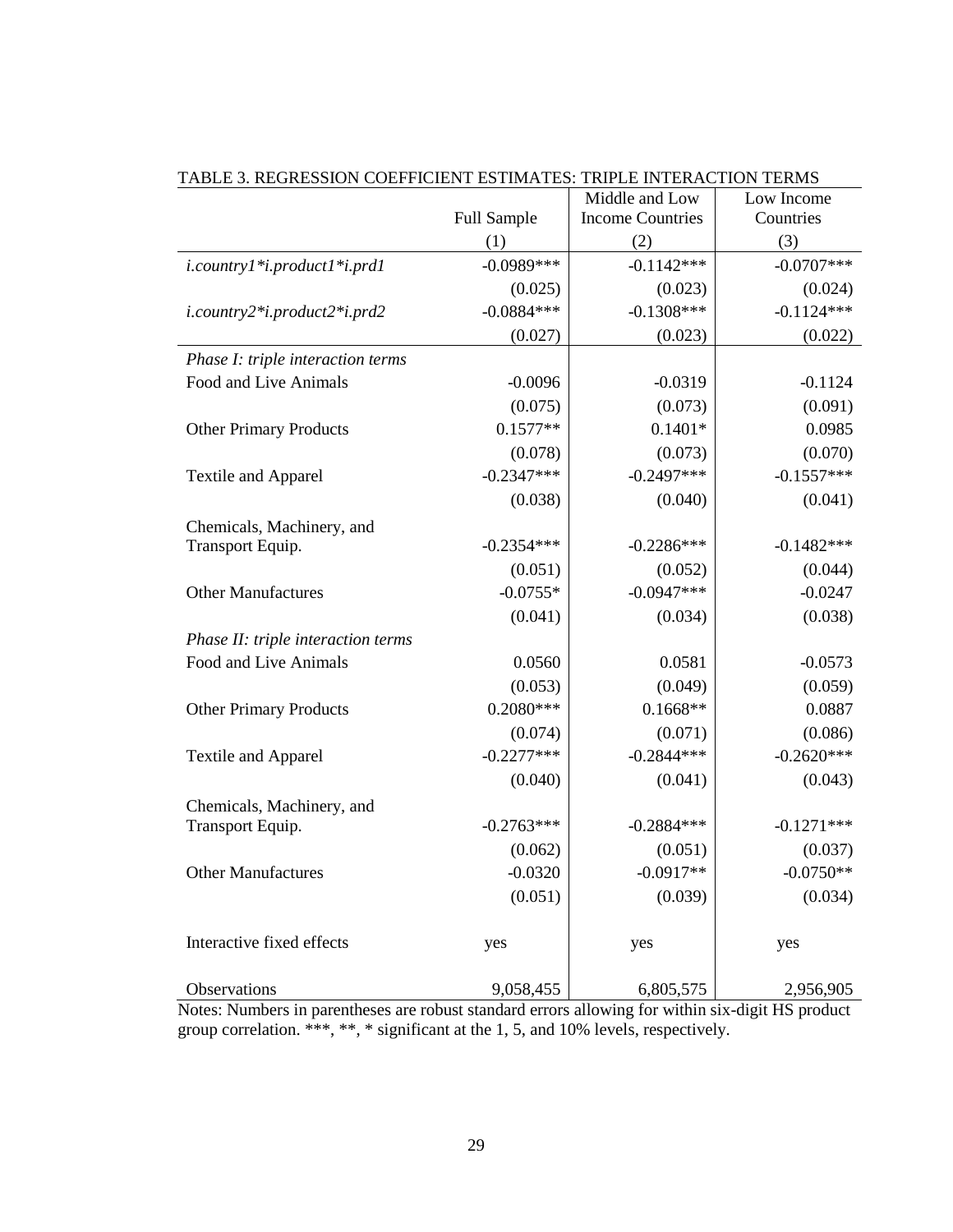| PREFERENCE LIST: PROBIT REGRESSION ESTIMATES | TABLE 4. PROBABILITY OF PRODUCT INCLUSION ON THE |
|----------------------------------------------|--------------------------------------------------|
|                                              |                                                  |

|                            | Phase I      | Phase II     |
|----------------------------|--------------|--------------|
| <b>CHRCA</b>               | $0.0596***$  | $0.0517***$  |
|                            | (0.014)      | (0.009)      |
| <b>SSARCA</b>              | $0.0100**$   | $0.0195*$    |
|                            | (0.005)      | (0.010)      |
| Food and Live Animals      | $-0.2209***$ | $-0.2858***$ |
|                            | (0.030)      | (0.018)      |
| <b>Textile and Apparel</b> | $-0.1933***$ | $0.1178**$   |
|                            | (0.058)      | (0.051)      |
| Chemicals, Machinery, and  |              |              |
| Transport Equip.           | $-0.5453***$ | $-0.5094***$ |
|                            | (0.065)      | (0.051)      |
| <b>Other Manufactures</b>  | $-0.2440***$ | $-0.1583***$ |
|                            | (0.056)      | (0.048)      |
| Constant                   | $-1.6625***$ | $-1.2588**$  |
|                            | (0.073)      | (0.054)      |
|                            |              |              |
| Pseudo R-squared           | 0.063        | 0.052        |
| Observations               | 5,215        | 5,215        |

Notes: Numbers in parentheses are robust standard errors with product group clustering. \*\*\*, \*\*, \* significant at the 1, 5, and 10% levels, respectively.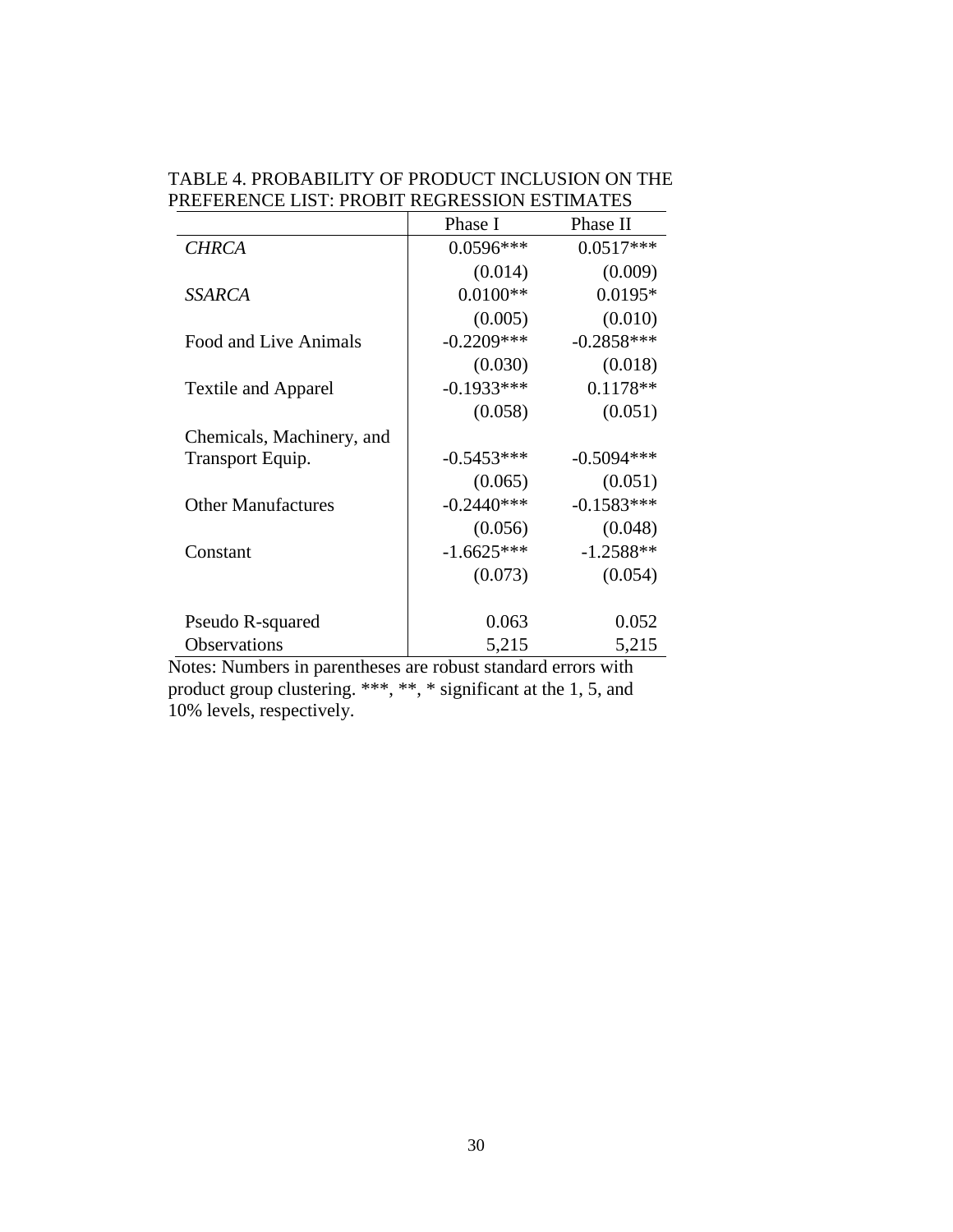### TABLE 5. GROWTH RATES OF CHINESE IMPORTS BY COUNTRY- AND PRODUCT- PREFERENCE ELIGIBILITY IN PERCENT

|                                   |              | Phase I                              |              | Phase II                             |             |              |
|-----------------------------------|--------------|--------------------------------------|--------------|--------------------------------------|-------------|--------------|
|                                   |              | Growth Rate (2002-2004 to 2005-2007) |              | Growth Rate (2002-2004 to 2008-2010) |             |              |
|                                   |              | Preference-                          | Non-         |                                      | Preference- | Non-         |
|                                   |              | Eligible                             | Preferential |                                      | Eligible    | Preferential |
| <b>Product Group</b>              | All Products | Products                             | Products     | <b>All Products</b>                  | Products    | Products     |
|                                   |              |                                      |              |                                      |             |              |
| Preference-Eligible Countries     |              |                                      |              |                                      |             |              |
| Food and Live Animals             | 2.16         | 6.55                                 | $-30.43$     | 18.46                                | 0.24        | 272.55       |
| <b>Other Primary Products</b>     | 138.23       | 817.58                               | 130.58       | 489.40                               | 1,746.70    | 484.45       |
| <b>Textile and Apparel</b>        | 1.21         | $-79.86$                             | 1,777.38     | 481.46                               | 326.74      | 27,000.42    |
| Chemicals, Machinery, and         |              |                                      |              |                                      |             |              |
| Transport Equip.                  | 1,356.68     | 530.99                               | 2,597.28     | 1,565.79                             | 1,133.87    | 3,270.80     |
| Other manufactures                | 257.29       | 257.23                               | 283.41       | 2,555.75                             | 2,563.98    | 1,234.24     |
| All items                         | 143.15       | 328.13                               | 130.80       | 522.38                               | 2,065.03    | 484.56       |
|                                   |              |                                      |              |                                      |             |              |
| <b>Non-Preferential Countries</b> |              |                                      |              |                                      |             |              |
| Food and Live Animals             | 55.63        | 75.22                                | 52.92        | 155.25                               | 106.61      | 178.89       |
| <b>Other Primary Products</b>     | 152.00       | 136.77                               | 154.19       | 369.01                               | 271.42      | 384.24       |
| <b>Textile and Apparel</b>        | 11.56        | 4.17                                 | 13.02        | 16.57                                | 11.04       | 21.01        |
| Chemicals, Machinery, and         |              |                                      |              |                                      |             |              |
| Transport Equip.                  | 72.90        | 86.85                                | 72.55        | 133.08                               | 143.27      | 132.14       |
| Other manufactures                | 67.09        | 100.79                               | 62.42        | 136.36                               | 220.76      | 119.48       |
| All items                         | 85.86        | 103.81                               | 84.53        | 176.97                               | 173.96      | 177.40       |

Source of data: UN Comtrade database. Note: Growth rates are based on trade values summed over three-year periods (2002-2004; 2005-2007; 2008-2010).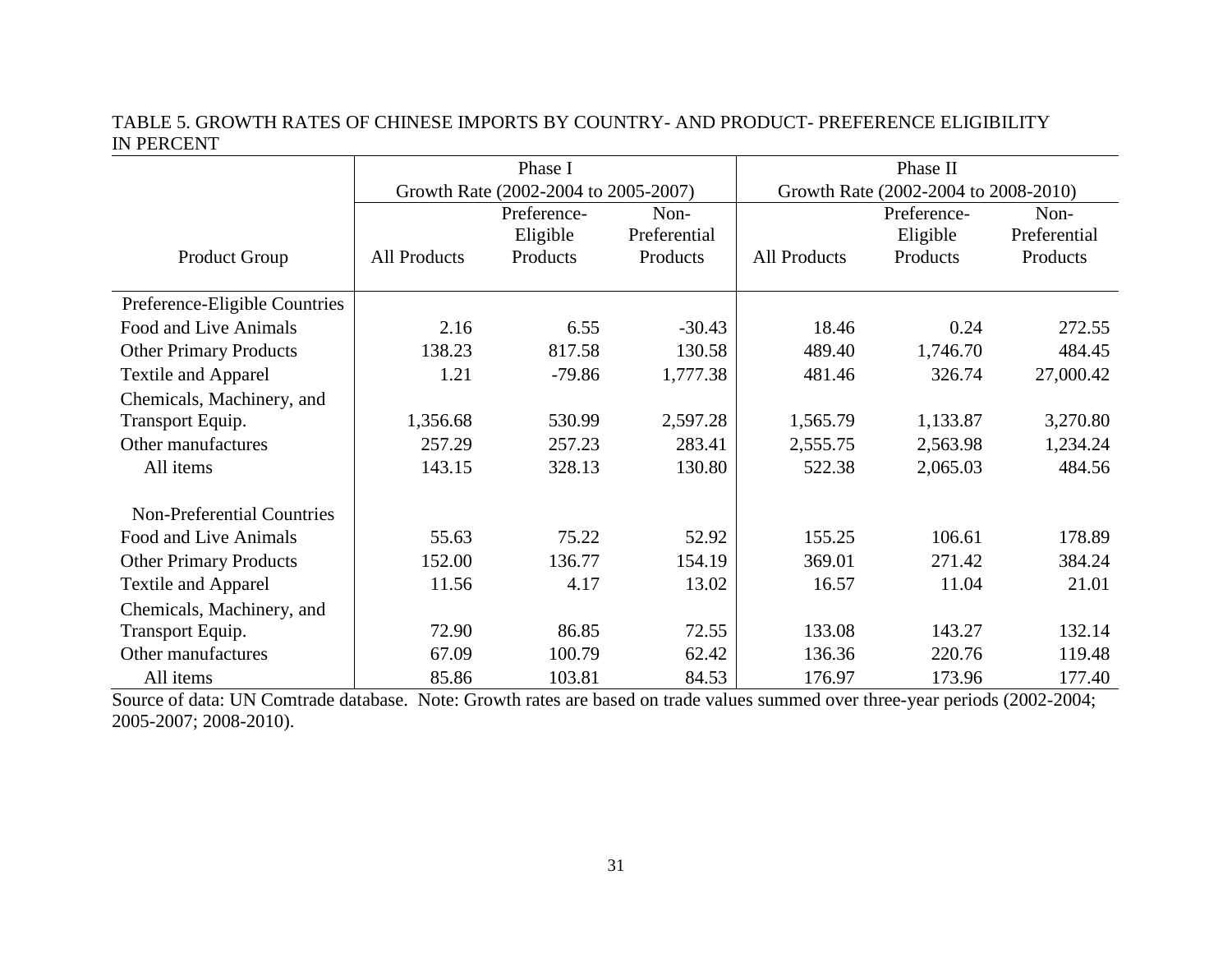#### TABLE 6. CHINESE IMPORTS FROM PREFERENCE-ELIGIBLE SUB-SAHARAN AFRICAN COUNTRIES, BY PRODUCT GROUP AND PRODUCT-PREFERENCE ELIGIBLITY IN THOUSANDS OF US DOLLARS

|                               |                | Phase I:                     |                          | Phase I:                  |               |
|-------------------------------|----------------|------------------------------|--------------------------|---------------------------|---------------|
| Product Group                 |                | Preference-Eligible Products |                          | Non-Preferential Products |               |
|                               |                | 2005-2007                    |                          | 2005-2007                 |               |
|                               |                | zero                         | positive                 | zero                      | positive      |
|                               | 2002-2004      |                              |                          |                           |               |
|                               |                |                              |                          |                           |               |
| Food and Live Animals         | zero           | $\boldsymbol{0}$             | 13.49                    | $\mathbf{0}$              | 506.89        |
|                               | positive       | 364.93                       | 30,785.71                | 3,457.31                  | 742.21        |
|                               |                |                              | 33,178.02                |                           | 2,414.88      |
|                               | growth rate, % |                              | 7.77                     |                           | 225.36        |
| <b>Other Primary Products</b> | zero           | $\overline{0}$               | $\overline{\phantom{a}}$ | $\mathbf{0}$              | 71,644.85     |
|                               | positive       | 234.91                       | 59,285.24                | 47,122.33                 | 5,244,102.06  |
|                               |                |                              | 546,142.78               |                           | 12,129,112.08 |
|                               | growth rate, % |                              | 821.21                   |                           | 131.29        |
| Textile and Apparel           | zero           | $\overline{0}$               |                          | $\overline{0}$            | 1,521.86      |
|                               | positive       | 360.45                       | 1,803.51                 | 35.33                     | 63.45         |
|                               |                |                              | 435.81                   |                           | 332.50        |
|                               | growth rate, % |                              | $-75.84$                 |                           | 424.07        |
| Chemicals, Machinery, and     |                |                              |                          |                           |               |
| Transport Equip.              | zero           | $\mathbf{0}$                 |                          | $\mathbf{0}$              | 15,686.44     |
|                               | positive       | 635.06                       | 314.65                   | 240.32                    | 391.77        |
|                               |                |                              | 5,992.51                 |                           | 1,362.75      |
|                               | growth rate, % |                              | 1,804.52                 |                           | 247.85        |
| <b>Other Manufactures</b>     | zero           | $\overline{0}$               | 23.18                    | $\overline{0}$            | 1,837.65      |
|                               | positive       | 213.10                       | 259,679.54               | 431.48                    | 124.79        |
|                               |                |                              | 928,399.34               |                           | 295.16        |
|                               | growth rate, % |                              | 257.52                   |                           | 136.53        |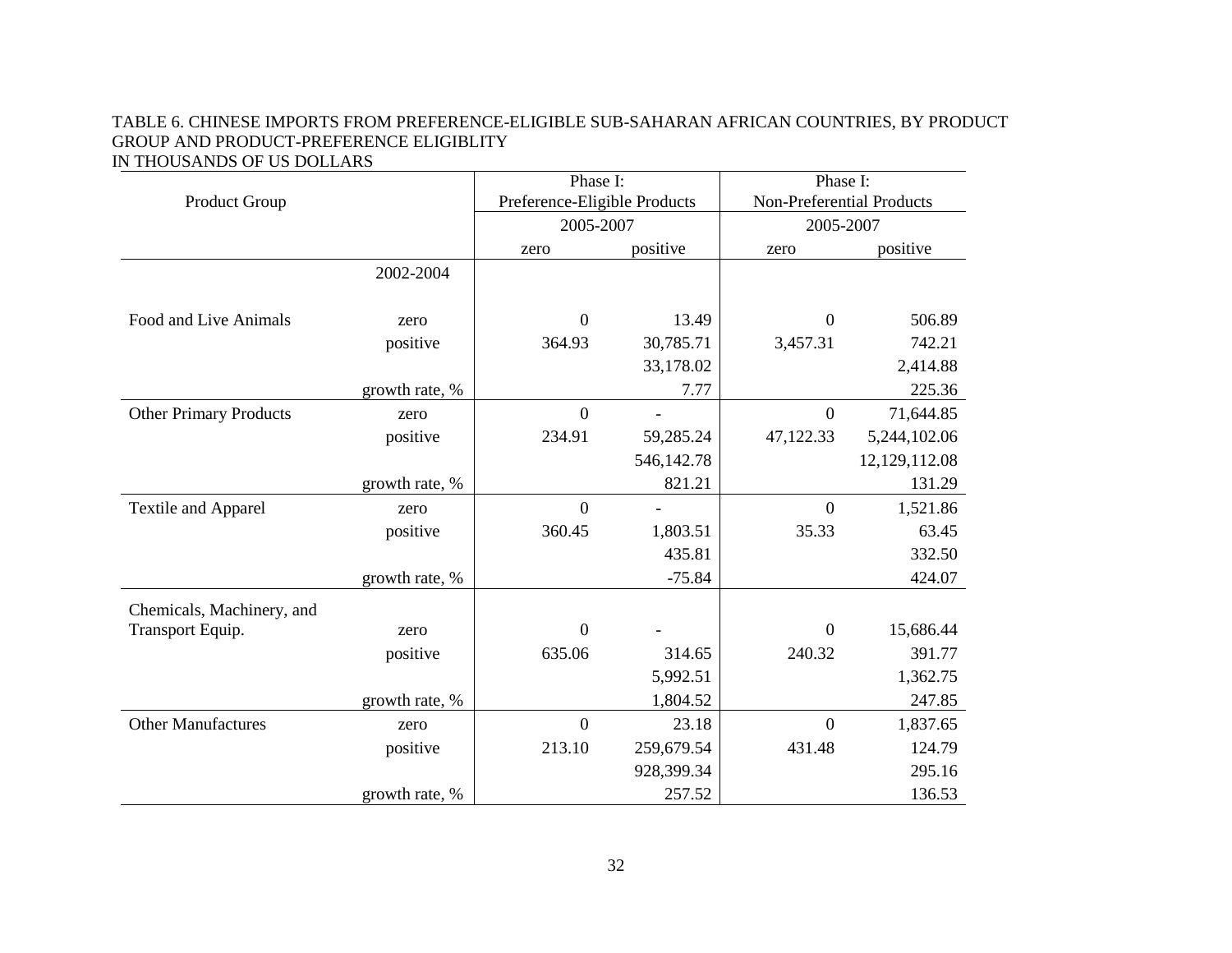### TABLE 6, CONTINUED.

|                               |                | Phase II:                    |              | Phase II:                 |               |
|-------------------------------|----------------|------------------------------|--------------|---------------------------|---------------|
|                               |                | Preference-Eligible Products |              | Non-Preferential Products |               |
| <b>Product Group</b>          |                | 2008-2010                    |              | 2008-2010                 |               |
|                               |                | zero                         | positive     | zero                      | positive      |
|                               | 2002-2004      |                              |              |                           |               |
|                               |                |                              |              |                           |               |
| Food and Live Animals         | zero           | $\mathbf{0}$                 | 40.12        | $\boldsymbol{0}$          | 11,375.31     |
|                               | positive       | 785.06                       | 50,435.59    | 3,442.64                  | 230.93        |
|                               |                |                              | 51,304.29    |                           | 2,310.71      |
|                               | growth rate, % |                              | 1.72         |                           | 900.60        |
| <b>Other Primary Products</b> | zero           | $\overline{0}$               | 38,525.13    | $\boldsymbol{0}$          | 318,147.62    |
|                               | positive       | 5,935.01                     | 54,363.67    | 11,821.42                 | 15,313,595.07 |
|                               |                |                              | 1,075,011.96 |                           | 89,251,300.77 |
|                               | growth rate, % |                              | 1,877.45     |                           | 482.82        |
| Textile and Apparel           | zero           | $\overline{0}$               | 3,673.32     | $\mathbf{0}$              | 3,578.07      |
|                               | positive       | 329.69                       | 1,933.26     | 13.20                     |               |
|                               |                |                              | 5,983.48     |                           |               |
|                               | growth rate, % |                              | 209.50       |                           |               |
| Chemicals, Machinery, and     |                |                              |              |                           |               |
| Transport Equip.              | zero           | $\overline{0}$               | 1,564.31     | $\mathbf{0}$              | 4,164.25      |
|                               | positive       | 1,006.38                     | 292.53       | 115.90                    | 213.15        |
|                               |                |                              | 14,462.52    |                           | 6,927.27      |
|                               | growth rate, % |                              | 4,843.93     |                           | 3,150.00      |
| <b>Other Manufactures</b>     | zero           | $\mathbf{0}$                 | 12,908.81    | $\boldsymbol{0}$          | 20,306.01     |
|                               | positive       | 205.88                       | 260,535.81   | 0.70                      | 1,624.97      |
|                               |                |                              | 6,933,210.54 |                           | 1,384.24      |
|                               | growth rate, % |                              | 2,561.14     |                           | $-14.81$      |
|                               |                |                              |              |                           |               |

Source of data: UN Comtrade database. Note: Trade values are summed over three-year periods (2002-2004; 2005-2007; 2008-2010).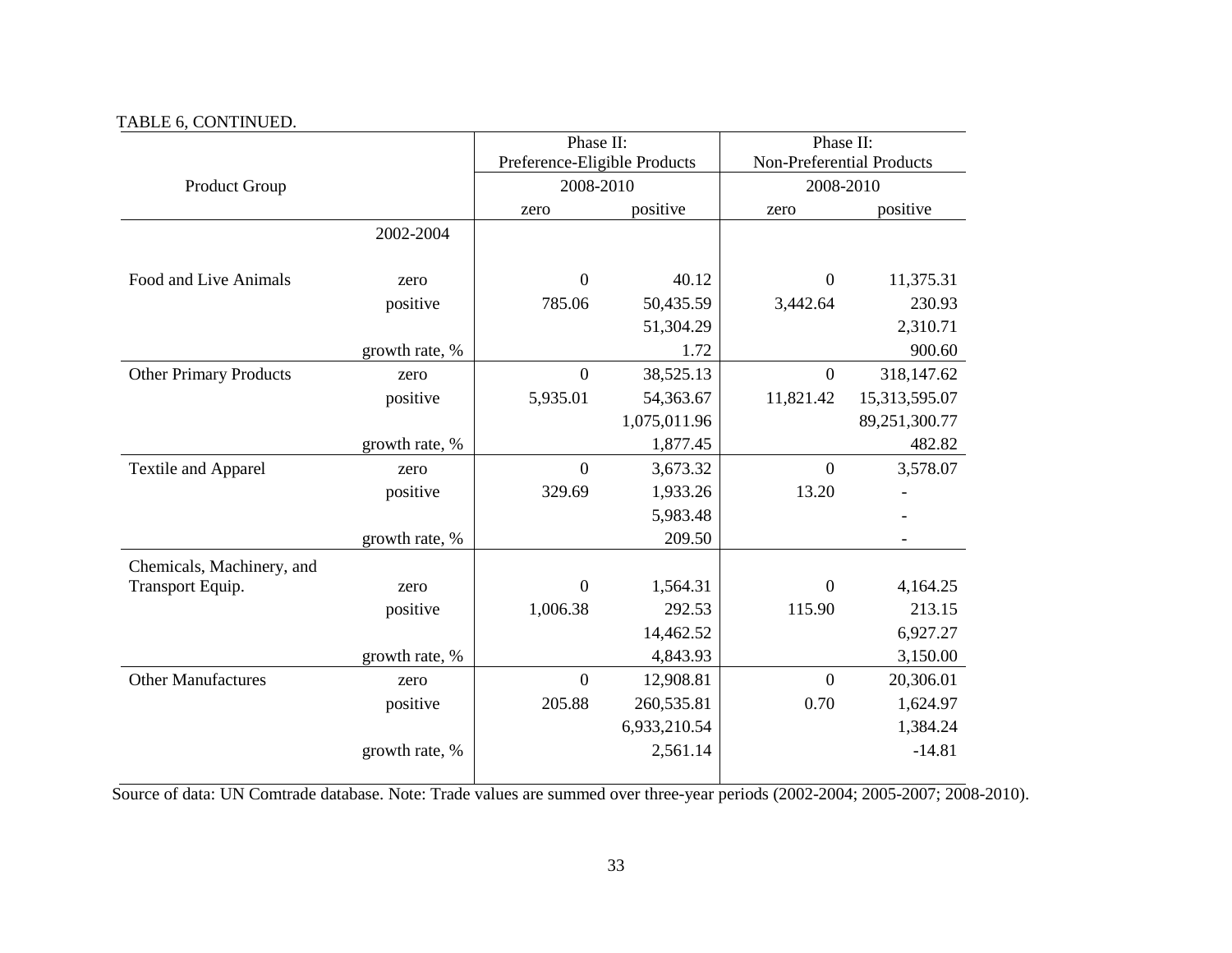|                                                    | Omit zero         |                     |
|----------------------------------------------------|-------------------|---------------------|
|                                                    | observations pre- | Omit remaining zero |
|                                                    | program           | observations        |
|                                                    | (1)               | 2)                  |
| $i$ .country $1$ * $i$ .product $1$ * $i$ .prd $1$ | $-0.1011***$      | $0.2629*$           |
|                                                    | (0.033)           | (0.136)             |
| $i$ .country2* $i$ .product2* $i$ .prd2            | $-0.0828***$      | $0.6930***$         |
|                                                    | (0.022)           | (0.144)             |
|                                                    |                   |                     |
|                                                    |                   |                     |
| Observations                                       | 6,300,168         | 846,233             |

### TABLE 7. REGRESSION COEFFICIENT ESTIMATES: TRIPLE INTERACTION TERMS

Notes: Numbers in parentheses are robust standard errors allowing for within six-digit HS product group correlation. \*\*\*, \*\*, \* significant at the 1, 5, and 10% levels, respectively.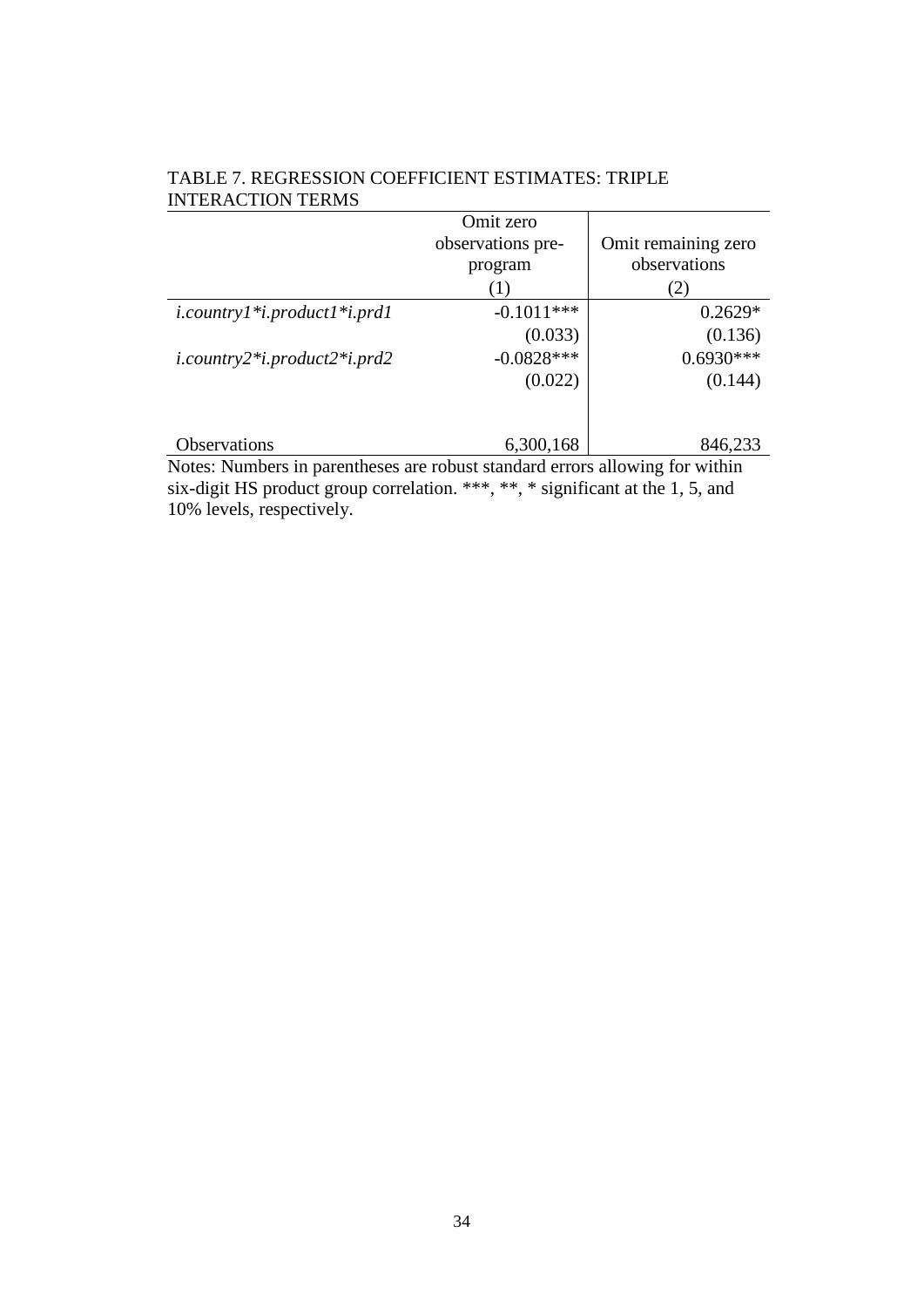|                                 | Dependent Variable: nat. log EXPY |           |            | Dependent Variable: HHI |              |              |
|---------------------------------|-----------------------------------|-----------|------------|-------------------------|--------------|--------------|
|                                 | (1)                               | (2)       | (3)        | (4)                     | (5)          | (6)          |
| $i$ .country $l$ * $i$ .prd $l$ | 0.1447                            | $0.1616*$ | 0.1523     | $-0.1277***$            | $-0.1226***$ | $-0.1317***$ |
|                                 | (0.096)                           | (0.094)   | (0.094)    | (0.041)                 | (0.041)      | (0.041)      |
| i.country2*i.prd2               | 0.1518                            | 0.1591    | 0.1512     | $-0.1861***$            | $-0.1839***$ | $-0.2035***$ |
|                                 | (0.128)                           | (0.126)   | (0.126)    | (0.051)                 | (0.050)      | (0.052)      |
| nat. log real GDP               |                                   |           |            |                         |              |              |
| per capita                      |                                   | 0.4696*   | 0.4516     |                         | 0.1429       | $0.1803**$   |
|                                 |                                   | (0.256)   | (0.288)    |                         | (0.090)      | (0.079)      |
| log population                  |                                   |           | 0.0880     |                         |              | 0.2415       |
|                                 |                                   |           | (0.300)    |                         |              | (0.173)      |
| rule of law                     |                                   |           | 0.1422     |                         |              | 0.0148       |
|                                 |                                   |           | (0.150)    |                         |              | (0.044)      |
| Country-specific                |                                   |           |            |                         |              |              |
| fixed effects                   | yes                               | yes       | yes        | yes                     | yes          | yes          |
| Period-specific                 |                                   |           |            |                         |              |              |
| fixed effects                   | yes                               | yes       | yes        | yes                     | yes          | Yes          |
| R-squared,                      |                                   |           |            |                         |              |              |
| overall                         | 0.019                             | 0.709     | 0.731      | 0.027                   | 0.192        | 0.308        |
| <b>F-statistics</b>             | 3.990 ***                         | 3.820***  | $4.600***$ | 2.750***                | 2.930***     | $3.070***$   |
| Observations                    | 1,404                             | 1,404     | 1,404      | 1,404                   | 1,404        | 1,404        |
| Number of                       |                                   |           |            |                         |              |              |
| countries                       | 156                               | 156       | 156        | 156                     | 156          | 156          |

TABLE 8. PRODUCT SOPHISTICATION AND CONCENTRATION REGRESSIONS

Notes: Numbers in parentheses are robust standard errors with country clustering. \*\*\*, \*\*, \* significant at the 1, 5, and 10% levels, respectively.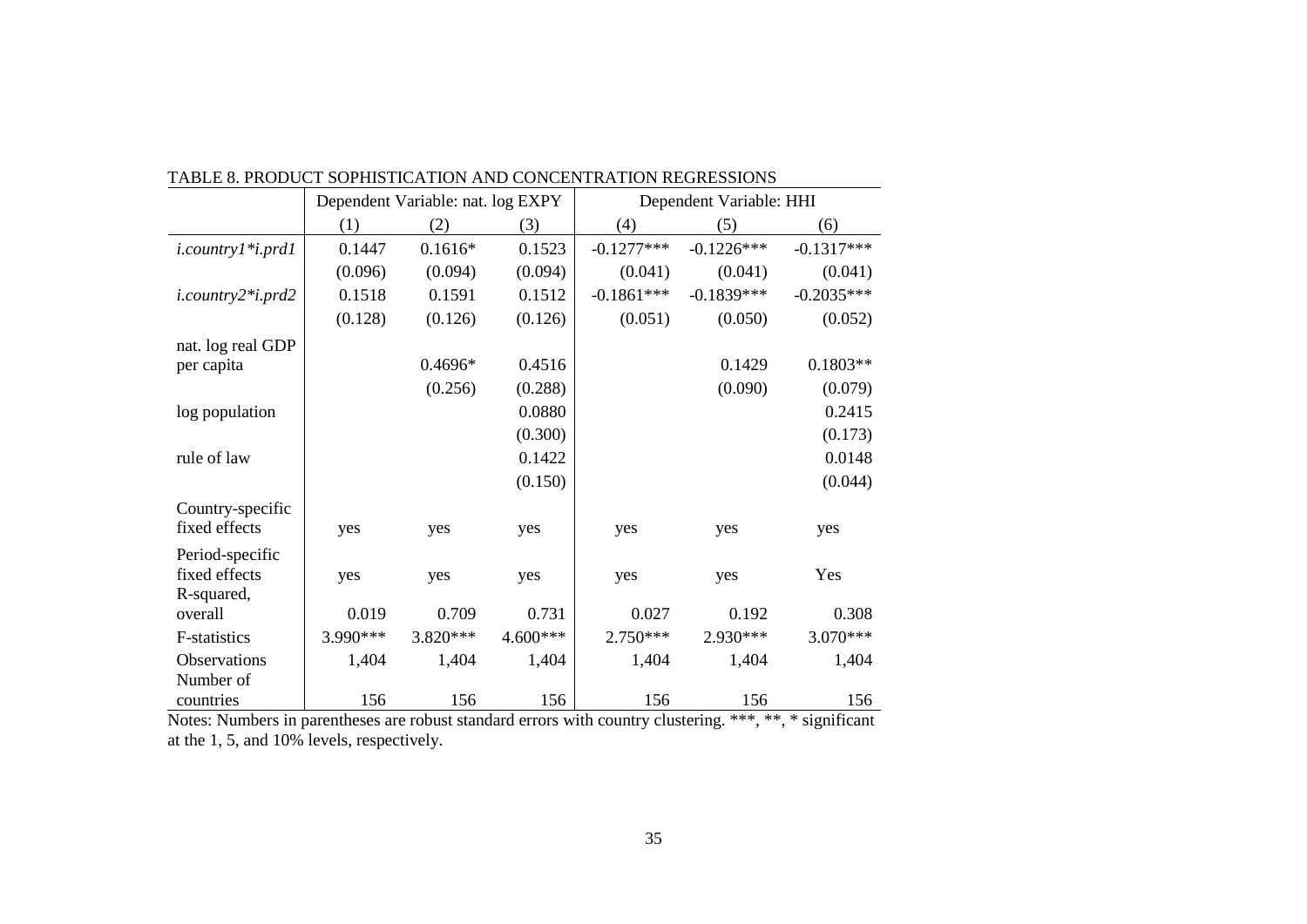|                             | Pre-<br>Phase II     |                          | Post-<br>Phase II    |                          |
|-----------------------------|----------------------|--------------------------|----------------------|--------------------------|
|                             | Preference-          | Non-                     | Preference-          | Non-                     |
| Partner                     | eligible<br>Products | preferential<br>Products | eligible<br>Products | preferential<br>Products |
| Angola                      | 0.2674               | 49.1483                  | 1.7105               | 66.4393                  |
| Benin                       | 0.3497               | 1.1727                   | 0.8622               | 0.3023                   |
| Burundi                     | 0.0033               | 0.0205                   | 0.0055               | 0.0046                   |
| Cape Verde                  | 0.0002               | 0.0000                   | 0.0000               | 0.0000                   |
| Central African Rep.        | 0.0000               | 0.0582                   | 0.0000               | 0.0679                   |
| Chad                        | 0.0159               | 0.9412                   | 0.0037               | 0.6325                   |
| Comoros<br>Dem. Rep. of the | 0.0000               | 0.0000                   | 0.0002               | 0.0000                   |
| Congo                       | 1.4932               | 0.7164                   | 36.1088              | 2.7338                   |
| Djibouti                    | 0.1478               | 0.0000                   | 0.0361               | 0.0008                   |
| <b>Equatorial Guinea</b>    | 0.0004               | 11.8055                  | 0.0000               | 4.3960                   |
| Eritrea                     | 0.0803               | 0.0000                   | 0.0843               | 0.0000                   |
| Ethiopia                    | 4.2219               | 0.0386                   | 6.9297               | 0.0626                   |
| Guinea                      | 0.0986               | 0.2766                   | 0.0310               | 0.0876                   |
| Guinea-Bissau               | 0.0000               | 0.0001                   | 0.0000               | 0.0075                   |
| Lesotho                     | 0.0004               | 0.0000                   | 0.0040               | 0.0082                   |
| Liberia                     | 0.0005               | 1.0576                   | 0.0099               | 0.0330                   |
| Madagascar                  | 4.7122               | 0.1390                   | 0.2443               | 0.2310                   |
| Malawi                      | 0.0000               | 0.0075                   | 0.0102               | 0.0635                   |
| Mali                        | 0.1381               | 0.6684                   | 0.5749               | 0.1352                   |
| Mauritania                  | 8.4228               | 0.1812                   | 0.2221               | 3.2467                   |
| Mozambique                  | 0.0342               | 0.6545                   | 2.5537               | 0.3806                   |
| Niger                       | 0.0000               | 0.0000                   | 0.0028               | 0.0001                   |
| Rwanda                      | 0.0001               | 0.1821                   | 0.0204               | 0.1037                   |
| Senegal                     | 0.8580               | 0.0575                   | 0.2188               | 0.0996                   |
| Sierra Leone                | 0.0008               | 0.0084                   | 0.0448               | 0.0277                   |
| Somalia                     | 4.5450               | 0.0002                   | 0.0254               | 0.0000                   |
| Sudan                       | 6.3454               | 31.7670                  | 1.4781               | 19.6960                  |
| Togo                        | 0.8008               | 0.4042                   | 0.3648               | 0.1148                   |
| Uganda<br>United Rep. of    | 2.6878               | 0.0741                   | 0.8926               | 0.0053                   |
| Tanzania                    | 3.8182               | 0.4813                   | 2.4465               | 0.6047                   |
| Zambia                      | 60.9571              | 0.1390                   | 45.1148              | 0.5150                   |

#### TABLE 9. COUNTRY SHARE IN CHINA'S IMPORTS FROM PREFERENCE-ELIGIBLE SUB-SAHARAN AFRICAN COUNTRIES PRE- (2002-2004) AND POST- (2008-2010) PHASE II OF THE PREFERENTIAL MARKET ACCESS PROGRAM ANNUAL AVERAGE RATES, IN PERCENT

Source of data: UN Comtrade database.